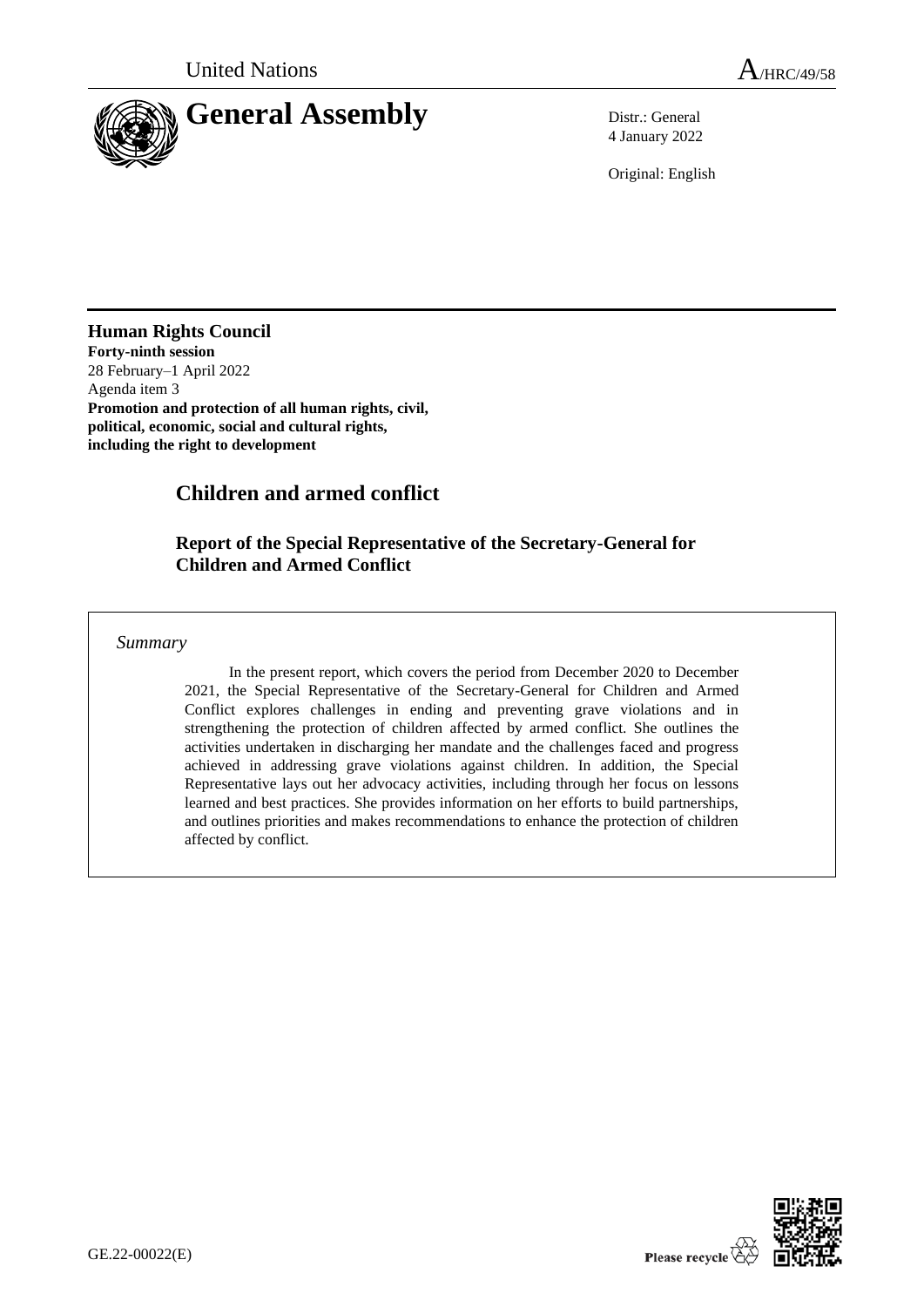# **I. Introduction**

1. The present report covers the period from December 2020 to December 2021 and is submitted pursuant to General Assembly resolution 74/133, in which the Assembly requested the Special Representative of the Secretary-General for Children and Armed Conflict to submit a report to the Human Rights Council on the activities undertaken in the fulfilment of her mandate, including information on the progress achieved and the challenges remaining on the children and armed conflict agenda. The Special Representative further elaborates on her activities with regard to the request of the Assembly in its resolution 72/245 to increase her engagement with States, United Nations bodies and agencies, regional organizations and subregional organizations, and to increase public awareness activities, including by collecting, assessing and disseminating best practices and lessons learned. In the light of the twenty-fifth anniversary of the creation of the children and armed conflict mandate, the Special Representative also elaborates on topics expected to have an impact on the mandate in the years to come and on areas of work that will need to be emphasized to reinforce the protection of conflict-affected children.

# **II. Progress and challenges in ending and preventing grave violations**

# **A. Progress in ending and preventing grave violations**

2. Unprecedented challenges for the protection of children living in conflict zones arose in 2021. The first nine months of the year were marked by a sustained high number of grave violations against children. The killing and maiming of children remained the highest verified violation, followed by the recruitment and use of children, and the denial of humanitarian access. Child abduction continued to increase, and verified cases were particularly high in Somalia, the Democratic Republic of the Congo and the Lake Chad basin. Compounded by political, security and climate emergencies, the repeated waves of the coronavirus disease (COVID-19) pandemic continued to increase children's vulnerability and to pose challenges in terms of the monitoring and verification of grave violations, as well as engagement with parties to conflict. Nevertheless, the mandate contributed to developing and strengthening policies and systems, including in the area of national justice, to protect children either through action plans or through engagement, advocacy and technical support to parties to conflict.

3. The control of Kabul by the Taliban from August 2021 and the de facto disintegration of the former Government of the Islamic Republic of Afghanistan, including the Afghan National Defence and Security Forces, jeopardized the policies, procedures and legislative gains on child protection put in place by the former Government. At the time of reporting, although the monitoring of grave violations by the United Nations continued, challenges related to the verification of violations were numerous and included constraints in safe and secure verification processes for child protection monitors, especially for Afghan and female staff.

4. Prior to these events, between January and June 2021, the Ministry of Interior Affairs prevented the recruitment of at least 98 children into the Afghan National Police. In June 2021, within the framework of the 2011 action plan to end and prevent the recruitment and use of children by the Afghan National Police, including the Afghan Local Police, a policy on the protection of conflict-affected children, developed with United Nations support, was launched by the Office of the National Security Council. Following an increase in child casualties in Afghanistan, the Afghan National Army was listed in the most recent annual report of the Secretary-General on children and armed conflict for this violation.<sup>1</sup> The Afghan National Police was delisted for the violation of recruitment and use of children.

<sup>1</sup> [A/75/873-S/2021/437.](http://undocs.org/en/A/75/873-S/2021/437.)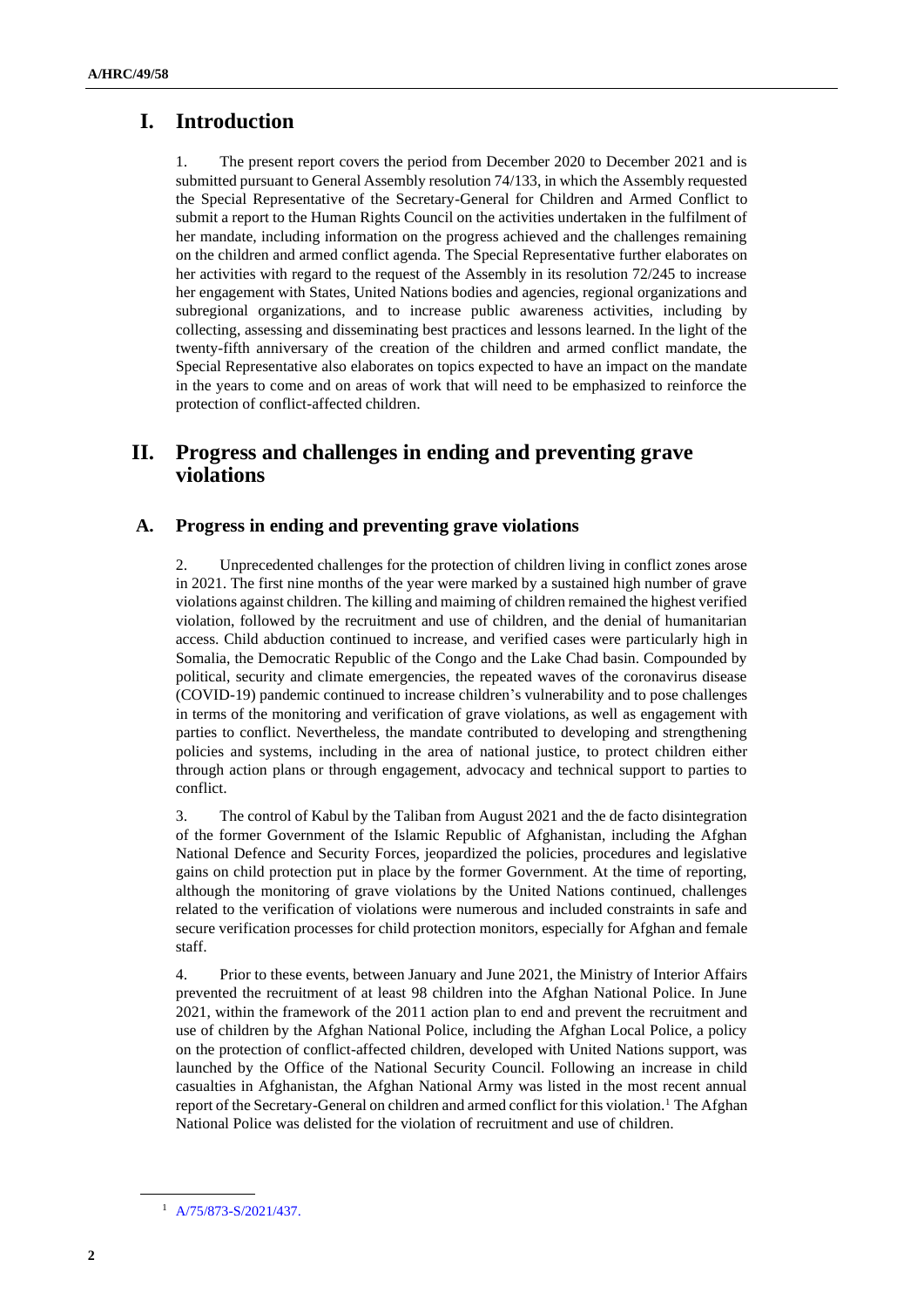5. In the Central African Republic, the United Nations initiated a dialogue with the minister responsible for primary and secondary education and the advisory minister to the President on child protection concerns. The aim was to address the military use of schools by armed groups, by the Armed Forces of the Central African Republic and bilaterally deployed and other security personnel, and attacks by the Coalition des patriotes pour le changement against schools used as polling stations during the December 2020 elections. The ministry was regularly provided with a list of schools used for military purposes to enable action. The United Nations pursued dialogue to address verified grave violations against children attributed to the Armed Forces and bilaterally deployed and other security personnel. Continued engagement with armed groups led in September 2021 to the verification and separation of more than 130 children associated with the Front populaire pour la renaissance de la Centrafrique and the Union pour la paix en Centrafrique.

6. In Colombia, the United Nations continued to engage in dialogue with the Government, civil society organizations and the international community, for the prevention of and response to grave violations against children. In January 2021, the Office of the Presidential Advisor for Human Rights and International Affairs announced a strategy for the local implementation of the policy to prevent the recruitment and use of children and sexual violence against children, issued in November 2019. Furthermore, the Special Jurisdiction for Peace progressed on Case No. 07, which focuses on the recruitment and use of children and other related violations affecting children during armed conflict. In February 2021, the Colombian Family Welfare Institute submitted to the Special Jurisdiction for Peace a report including 3,878 cases of children recruited and used by the former Fuerzas Armadas Revolucionarias de Colombia – Ejército del Pueblo (Revolutionary Armed Forces of Colombia – People's Army) (FARC-EP). Over 18,000 individual cases of children recruited and used by the former FARC-EP were identified, and as of July 2021, 274 victims were accredited to participate in the judicial proceedings of the case.

7. In the Democratic Republic of the Congo, following United Nations advocacy to continue child protection services in Ituri and North Kivu Provinces after the state of siege declared by the President, Félix Antoine Tshilombo Tshisekedi, in May 2021, the Minister of Defence issued a military order recalling child protection commitments made under the 2012 action plan to end recruitment and use of children and other grave violations. Accountability efforts continued, as illustrated by the trials of commanders of Nyatura and the Force de résistance patriotique de l'Ituri for the recruitment and use of children, which were, however, suspended, and the sentencing in September 2021 of the commander of Mai-Mai Chance to life in prison for war crimes and crimes against humanity, including child recruitment and use. Twenty elements of the Armed Forces of the Democratic Republic of the Congo and one from the Congolese National Police, convicted for the rape and killing of children, were sentenced to prison terms ranging from 6 months to 20 years.

8. In Iraq, the parliament passed the Yazidi Women Survivors Law in March 2021, creating a reparation and rehabilitation framework for crimes committed by Da'esh (Islamic State in Iraq and the Levant) against women and girls from Yazidi, Turkmen, Shabak and Christian minority groups and recognizing those crimes as crimes against humanity and genocide. The law did not, however, include male survivors or children born of rape. In June 2021, a draft law on child protection was submitted to the Council of Representatives, with the aim of protecting children from all forms of violence, abuse, neglect and exploitation, in addition to criminalizing child trafficking, enslavement, coercion to work and involvement in armed conflict. The United Nations supported the provision of juvenile justice services for children in conflict with the law, including children in detention for their alleged association with parties to conflict, including Da'esh.

9. The Special Representative and the United Nations in Mali continued to engage with the Government and with armed groups signatories to the Agreement on Peace and Reconciliation in Mali to end and prevent grave violations against children. In March 2021, the national technical monitoring committee on the Safe Schools Declaration transmitted a draft bill on the protection of education from attacks to the minister of education. In June 2021, the committee organized a regional forum on the Safe Schools Declaration with United Nations participation, resulting in the adoption of a plan of action reinforcing community protection initiatives, and raising awareness among armed groups on preventing the military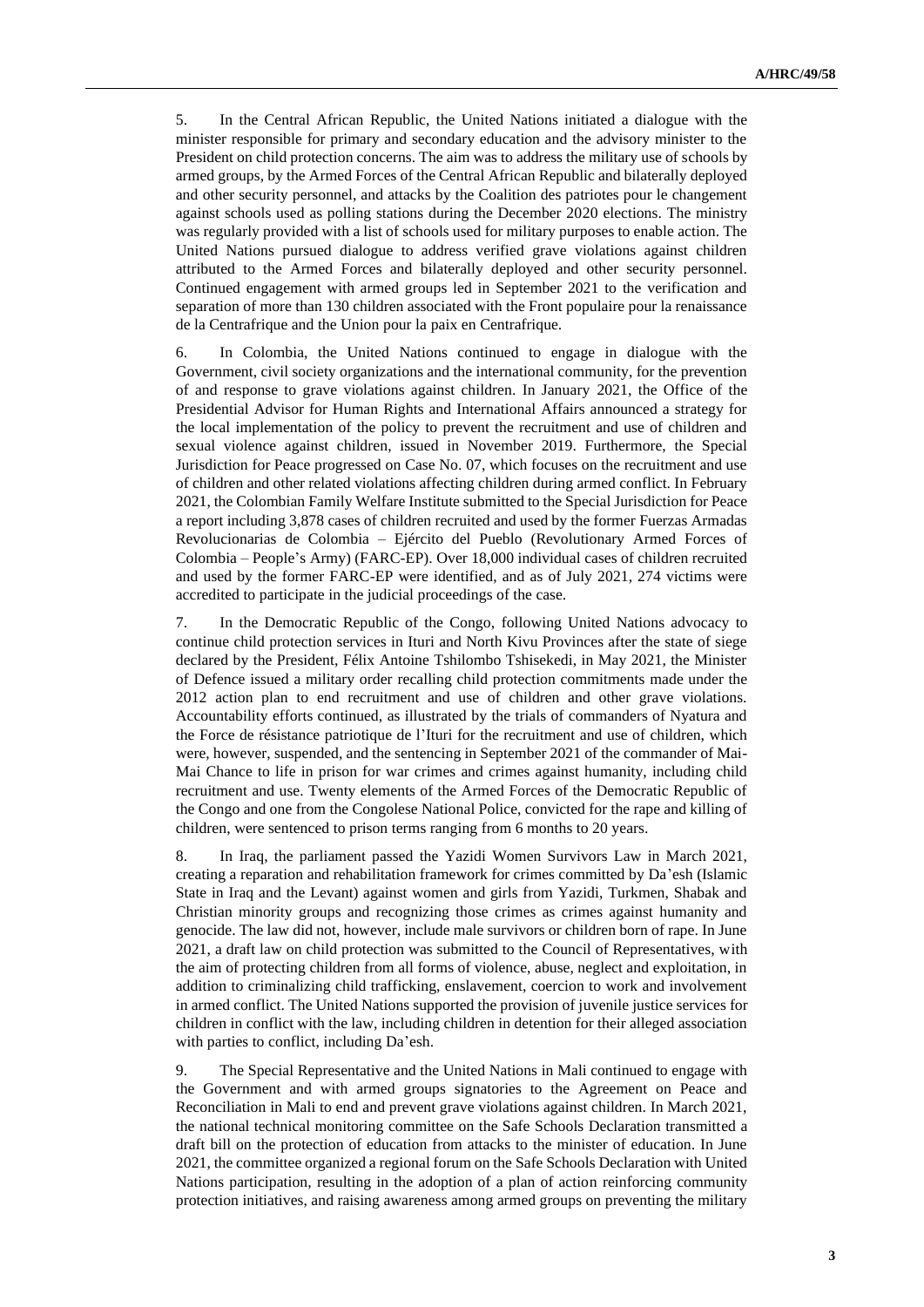use of schools. The United Nations continued to advocate the development by the Government of a national plan to prevent grave violations against children. In August 2021, following United Nations advocacy, the Platform coalition of armed groups signed two action plans addressing the recruitment and use of children and other grave violations. The United Nations and the Coordination des mouvements de l'Azawad continued to assess the progress made and challenges faced in the implementation of the 2017 action plan to end the recruitment and use of and sexual violence against children. In August 2021, follow-up activities were identified, including capacity-building of elements of the Coordination des mouvements de l'Azawad and United Nations visits to its bases to verify the absence of children.

10. In Myanmar, until the end of January 2021, the Special Representative accelerated her engagement with the Government, led by the National League for Democracy, and the Tatmadaw on ending and preventing the recruitment and use of children. The Tatmadaw issued four military directives prohibiting the use of children, and developed, with United Nations support, a road map to end and prevent this practice. The Special Representative continued to urge the Tatmadaw to maintain their engagement and to sign a joint action plan with the United Nations to end and prevent the killing and maiming of children, and rape and other forms of sexual violence against children.

11. Dialogue between the Special Representative and the Tatmadaw was halted after the military takeover on 1 February 2021. Thereafter, the ability of the United Nations to monitor and verify grave violations has been hampered. In March 2021, the de facto authorities announced their intention to revise the July 2019 Child Rights Law, which includes provisions on children and armed conflict, thereby risking an erosion of current protection standards. In the most recent annual report of the Secretary-General on children and armed conflict, the Tatmadaw, including the integrated border guard forces, was relisted for the recruitment and use of children, following its failure to end and prevent the ad hoc use of children in non-combat roles.

12. In Nigeria, the Civilian Joint Task Force was delisted in the most recent annual report of the Secretary-General on children and armed conflict following a significant decrease in the recruitment and use of children through the continued implementation of its action plan, which had been signed with the United Nations in 2017 to end and prevent the recruitment and use of children in armed conflict. The United Nations continued to support the Civilian Joint Task Force in this regard, including through monitoring of the implementation of the remaining activities. The Civilian Joint Task Force, in collaboration with the Ministry of Justice, continued to carry out awareness-raising programmes on grave violations against children with a focus on zero tolerance of the recruitment and use of children.

13. In the Philippines, the Government and the United Nations developed a strategic plan, adopted in June 2021, focusing on the prevention of violations against children by the armed forces. It is the first national plan to realize the prevention aspects of Security Council resolution 2427 (2018).

14. In Somalia, the United Nations continued to advocate enhanced child protection with its Government counterparts, including the national working group on children affected by armed conflict, composed of ministries of the federal Government and of the federal member states. The United Nations also implemented awareness-raising and capacity-building activities, such as a radio campaign on child protection in coordination with the Somali National Army and the Child Protection Unit of the Ministry of Defence in Banaadir, South-West State, Hirshabelle and Jubbaland. Over 600 children formerly associated with armed forces and groups benefited throughout the year from reintegration programmes supported by the United Nations Children's Fund (UNICEF).

15. In South Sudan, in June 2021, in line with the 2020 comprehensive action plan to end and prevent all grave violations against children, the South Sudan People's Defence Forces launched a mobile general martial court in Jonglei and Upper Nile States to commence the trials of 60 suspected perpetrators of crimes against civilians, including children. In addition, the United Nations delivered several child protection training sessions, including in May 2021 for 38 military justice personnel and in September 2021 for 60 senior military officers. Furthermore, in June 2021, the United Nations supported the enrolment of 100 children (63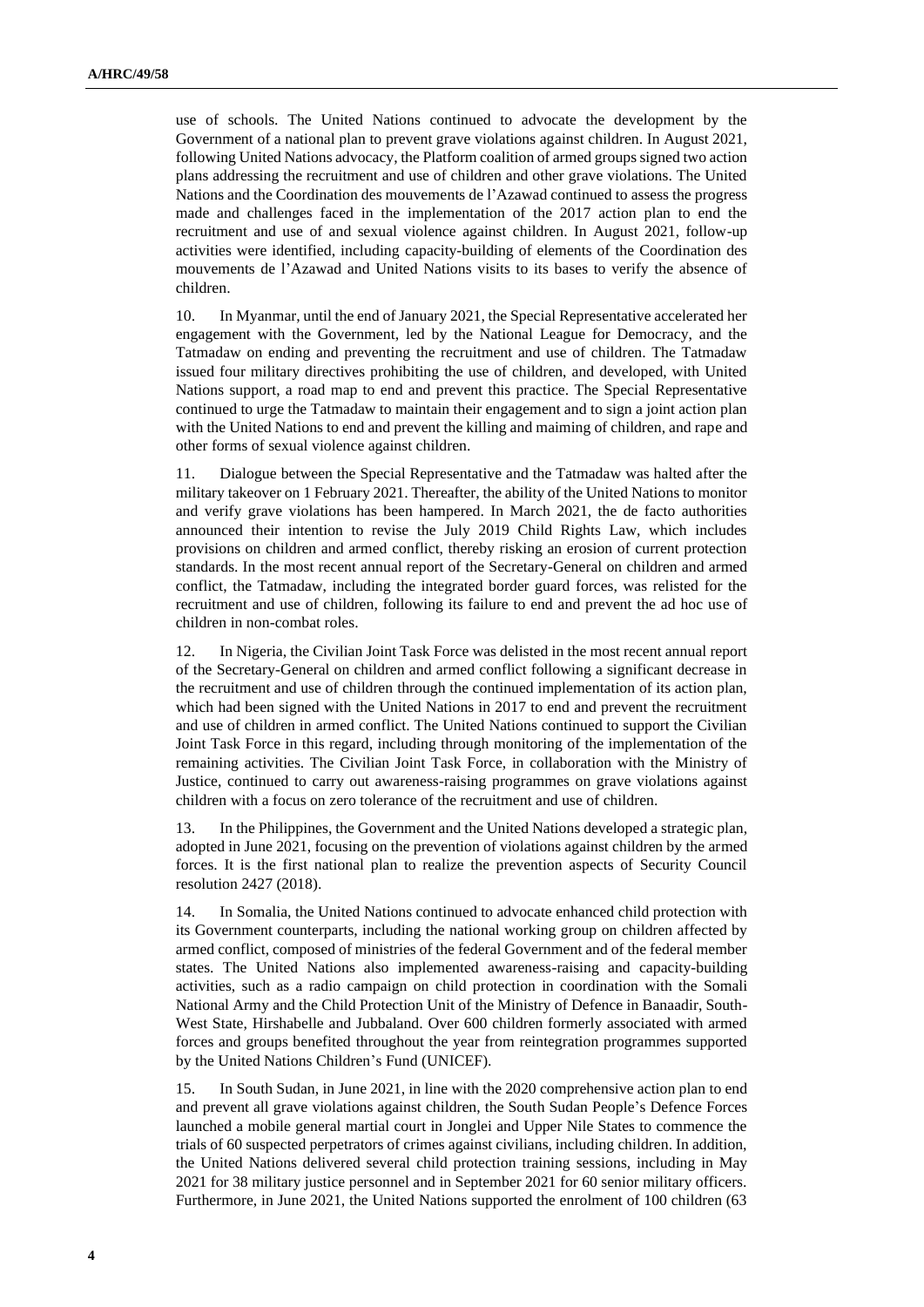boys and 37 girls) released from parties to conflict in 2019 in a vocational training centre in Yambio, Western Equatoria State.

16. The Sudan People's Liberation Movement-North Abdelaziz al-Hilu faction, following United Nations engagement, issued in January 2021 a command order prohibiting the recruitment of children and adopted standard operating procedures for age assessment. In March 2021, the Rapid Support Forces shared with the United Nations a command order prohibiting the recruitment and use of children, adopted following United Nations advocacy. United Nations engagement with armed groups in Central Darfur, notably with the Justice and Equality Movement and the Sudan Liberation Movement-Transitional Council, resulted in the identification and release of children from these groups. The United Nations continued to liaise with the transitional Government on its compliance with the 2016 action plan to end and prevent the recruitment and use of children. In August and September 2021 respectively, the transitional Government reactivated high-level and technical committees for the continuous implementation of its provisions. However, the military coup in the Sudan on 25 October 2021 put these gains at risk.

17. In the Syrian Arab Republic, following United Nations advocacy, the Government reactivated an existing interministerial committee to address grave violations against children and a series of high-level meetings were held between the Government and the United Nations. As a result, the Government agreed to organize a high-level workshop with the United Nations on children and armed conflict. Progress by the Syrian Democratic Forces in the implementation of the 2019 action plan to end and prevent the recruitment and use of children continued, and 71 children were demobilized and reunited with their families in the first half of 2021. In addition, the Syrian Democratic Forces notified the United Nations that 242 boys had been identified through age-assessment screening at recruitment centres and prevented from joining. The Syrian Democratic Forces also adopted new guidelines for the release and exclusion of children from their ranks and from those of the Internal Security Forces, as well as special procedures and safeguards for children detained for their alleged association with Da'esh. Furthermore, the United Nations raised child protection concerns with local authorities in the north-east of the Syrian Arab Republic, including access to children deprived of liberty. In May 2021, the United Nations met with armed actors active in the north-west of the Syrian Arab Republic, including representatives of the different factions of the opposition Syrian National Army.

18. In Yemen, the Government pursued the implementation of its 2014 action plan to end and prevent the recruitment and use of children and the related 2018 road map. The Special Representative engaged actively with the Government of Yemen, including through a virtual ministerial-level meeting in March 2021. The Special Representative supported the United Nations in Yemen to develop an action plan with the Houthis (who call themselves Ansar Allah) to end and prevent grave violations against children. In March 2021, her Office organized a training course on child protection for the Coalition to Support Legitimacy in Yemen. In May 2021, her Office organized a high-level event on the prevention of violations for representatives of the Coalition. The Coalition continued to implement the time-bound programme of activities agreed upon in 2020.

## **B. 25 years of the children and armed conflict mandate: ongoing and emerging challenges**

19. The creation of the mandate of the Special Representative of the Secretary-General for Children and Armed Conflict by the General Assembly 25 years ago was a critical milestone for the protection of conflict-affected children and highlighted the need to prioritize this issue on the international agenda to ensure sustainable development and maintain global peace and security. To provide an in-depth account of the evolution of the mandate since its inception, the Office of the Special Representative initiated in March 2021 a study developed through a consultative process with Member States, United Nations partners and civil society organizations. The study was further informed by a survey shared with country task forces on monitoring and reporting and their equivalents in situations where no monitoring and reporting mechanism was in place, and by 29 age-appropriate focus group discussions and consultations with 181 children and youth representing refugees, internally displaced and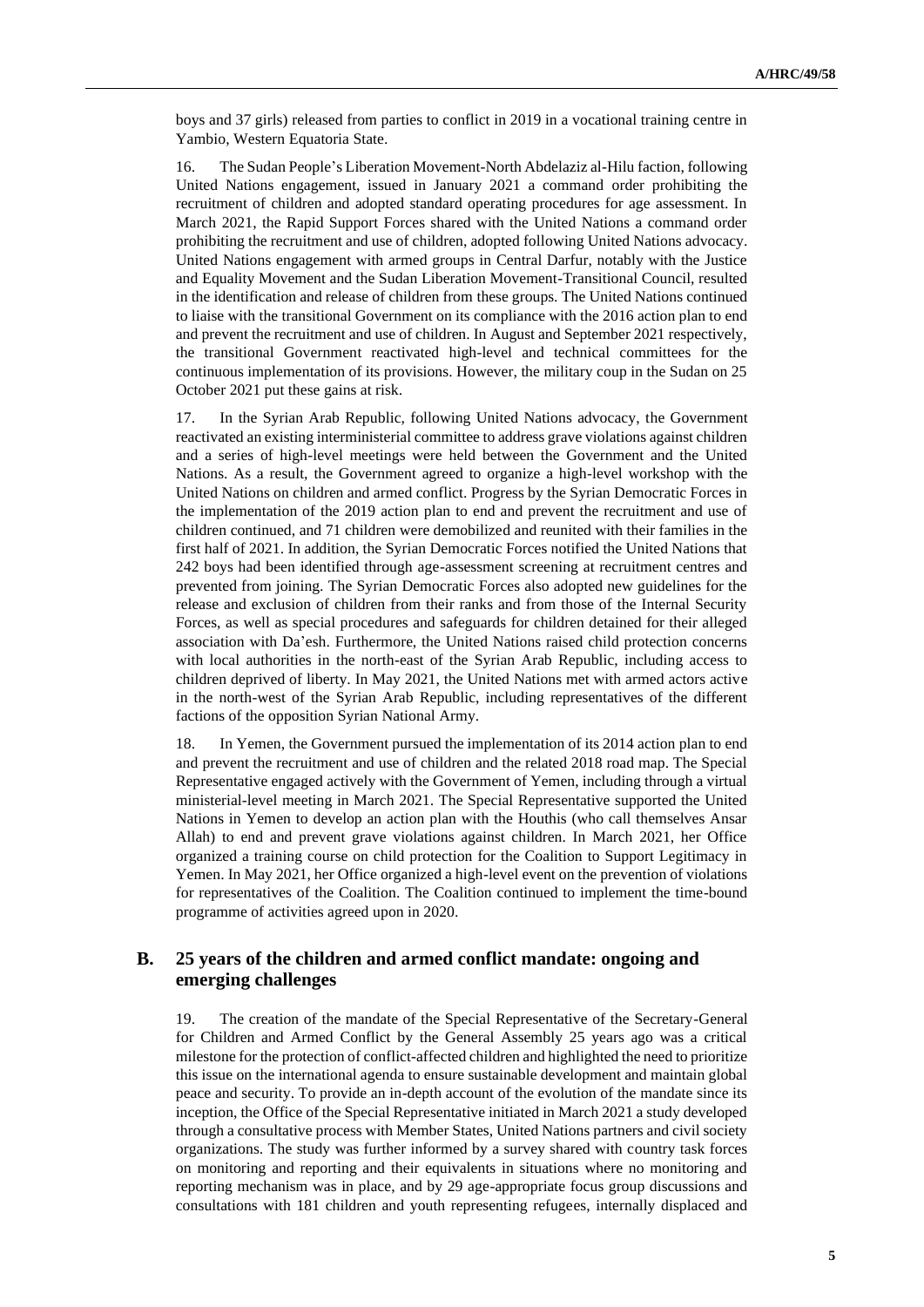host-community children in situations currently and formerly on the agenda. The study will be published in January 2022.

20. The past 25 years have witnessed an evolution of armed conflicts and of the actors directly and indirectly involved in them. While some of the challenges and concerns in protecting conflict-affected children are not new, some emerging areas of concern require further attention.

### **Impact of the pandemic**

21. Almost two years into the COVID-19 pandemic, the lives of children living in conflict-affected countries continued to be negatively affected and grave violations remained high. The pandemic adversely affected public health systems and led to school closures. In addition, the socioeconomic crisis resulting from the measures to combat the pandemic pushed families and children to increasingly resort to negative coping mechanisms, such as joining armed groups or performing other forms of exploitative labour, including sexual exploitation. In this regard, it is critical to invest in early warning and preventive action and develop new and creative preparedness measures to prevent grave violations. These could include the development of prevention plans and capacity-building of local actors to safely identify and report grave violations to relevant child protection focal points in a manner more conducive to their immediate protection.

22. Furthermore, the COVID-19 pandemic made engagement with parties to conflict more difficult, owing to constraints on the United Nations on the ground. Related activities, such as training, awareness-raising and screening exercises, were also partially hampered. Finding creative solutions to continue engaging with parties to conflict must be prioritized, including by further exploring opportunities offered by innovative technologies. Investment in data analysis to better assess the overall impact of the pandemic on conflict-affected children in order to find new ways to address similar situations, including through a more gender-sensitive approach, will be imperative. The Office of the Special Representative will in 2022 undertake a follow-up study on the medium- to long-term impact of the COVID-19 pandemic on violations against conflict-affected children.

## **Children with disabilities**

23. Children with disabilities, including those with physical, intellectual, psychosocial and sensory disabilities, are among the most marginalized and vulnerable members of societies and thus disproportionately affected by armed conflict. In conflict-affected countries, children with disabilities often face abandonment, violence and lack of access to essential services. The COVID-19 pandemic has exacerbated these threats to children with disabilities and made them even more vulnerable. In its resolution 47/15, entitled "Accelerating efforts to eliminate all forms of violence against women and girls: preventing and responding to all forms of violence against women and girls with disabilities", the Human Rights Council expressed deep concern about the particular risk of segregation, exclusion, abuse and violence, including sexual and gender-based violence, against persons with disabilities of all ages, especially in situations of risk, including situations of armed conflict.

24. Barriers for children with disabilities to full participation in daily life are further intensified and compounded when infrastructure is destroyed, and services and systems are compromised and made inaccessible because of conflict. This often results in a loss of access to schooling, health and psychosocial support. When systems and services break down and safe spaces shrink, children with disabilities are also more likely to fall victim to grave violations. On the other hand, grave violations such as recruitment and use, maiming or sexual violence can lead to long-term impairments and different forms of disability, posing additional challenges to children's recovery and reintegration. The specific needs linked to a child's disability must be considered when designing reintegration opportunities for these children, as highlighted by the Security Council in its resolutions 2225 (2015), 2427 (2018) and 2475 (2019), and by the Human Rights Council in its resolution 43/23, on awarenessraising on the rights of persons with disabilities, and habilitation and rehabilitation.

25. More needs to be done to eliminate discrimination against and the marginalization of children with disabilities and to increase their visibility and inclusion across the peace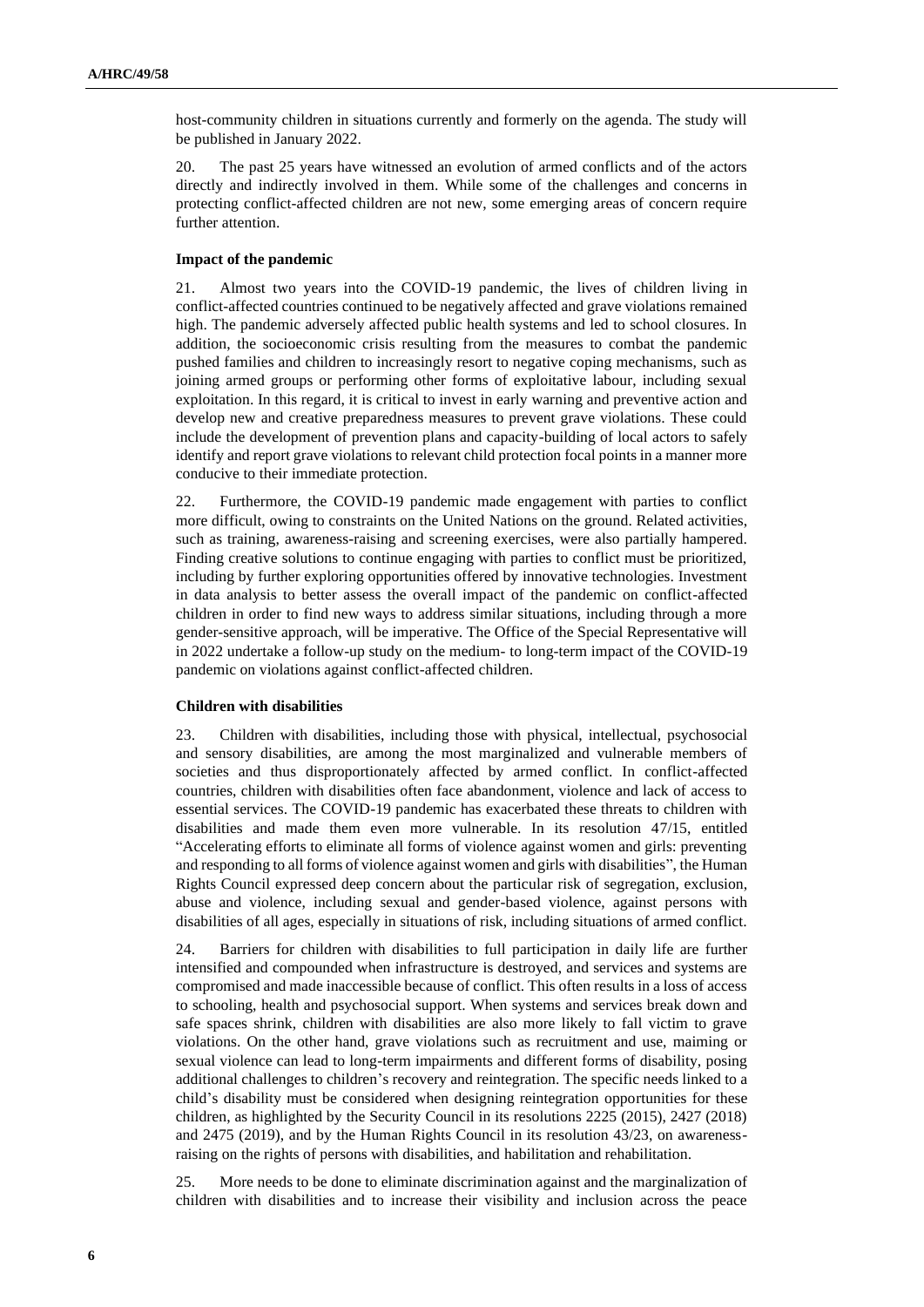continuum. In its resolution 2475 (2019), the Security Council recognized the need for timely data and information on, and analysis of, the impact of armed conflict on persons with disabilities. In its resolution 2601 (2021), the Council further underlined the importance of providing sustainable, timely, appropriate, inclusive and accessible assistance to children with disabilities who were affected by armed conflict, including reintegration, rehabilitation and psychosocial support, to ensure that their specific needs were effectively addressed.

26. To adequately analyse the impact of armed conflict on children with disabilities, understand their specific needs and inform protection responses, it will be important to consider disability, and factors that intersect with it, in the framework of the monitoring and reporting mechanism, resources permitting. The Office of the Special Representative will reach out to the Special Rapporteur on the rights of persons with disabilities during the next reporting period to discuss common areas of concern.

### **Mental health and psychosocial support**

27. The mental health and well-being of millions of boys and girls around the world living in war zones continue to be severely affected. For children to develop their full potential, they need to feel safe, be cared for, be surrounded by a protective environment and have their basic needs met, including health care and education. The experience of growing up in waraffected areas and of living in fear can result in high levels of distress and affect boys' and girls' social and emotional development. It can lead to self-harm and suicide attempts, among others, and, if left untreated, children's mental and physical health can be impaired for the rest of their lives. Additionally, in war zones or displacement settings – compounded further by the impact of the COVID-19 pandemic – there are often barriers to access to caregiver, mental health and psychosocial support, while funding for mental health and psychosocial support programmes is still frequently short-term, meaning that children might not receive the sustainable support that they need.

28. The Security Council, in its resolution 2225 (2015), recognized the importance of providing psychosocial support as part of reintegration assistance for children, and, in its resolution 2427 (2018), specifically stressed the importance of long-term and sustainable funding for mental health and psychosocial programming in humanitarian contexts and encouraged donors to integrate mental health and psychosocial services in all humanitarian responses. The Human Rights Council, in its resolution 37/20, entitled "Rights of the child: protection of the rights of the child in humanitarian situations", also specifically highlighted those aspects.

29. The need for long-term mental and psychosocial support has further been highlighted in a paper on gaps and needs for the successful reintegration of children associated with armed groups or armed forces, published by the Global Coalition for the Reintegration of Child Soldiers. Within the framework of the academic advisory group on child reintegration set up by the Office of the Special Representative and referred to below, specific working groups on reintegration, resilience and prevention of re-recruitment and on physical and mental recovery will be set up to further reflect on the issue of mental health and psychosocial support and to produce relevant policy papers on the issue.

## **Terrorism and counter-terrorism**

30. Terrorist activity and counter-terrorism measures have a deep impact on children. Terrorist attacks disproportionally target civilians and often occur in places such as schools, hospitals, markets and other public spaces.

31. The security response to terrorism raises protection challenges for children. Children caught in the middle of counter-terrorism operations have been killed and maimed, while others have been arrested and detained for their alleged association with parties to conflict, including those groups designated as terrorist groups by the United Nations. Children encountered in security operations are often treated systematically as security threats rather than victims. Many are arrested and detained, often for extended periods of time and without due process provisions, in violation of international standards on juvenile justice, and risk facing further violations of their rights such as torture, physical and sexual violence and deprivation of access to health and education. Some have even been tried by military courts.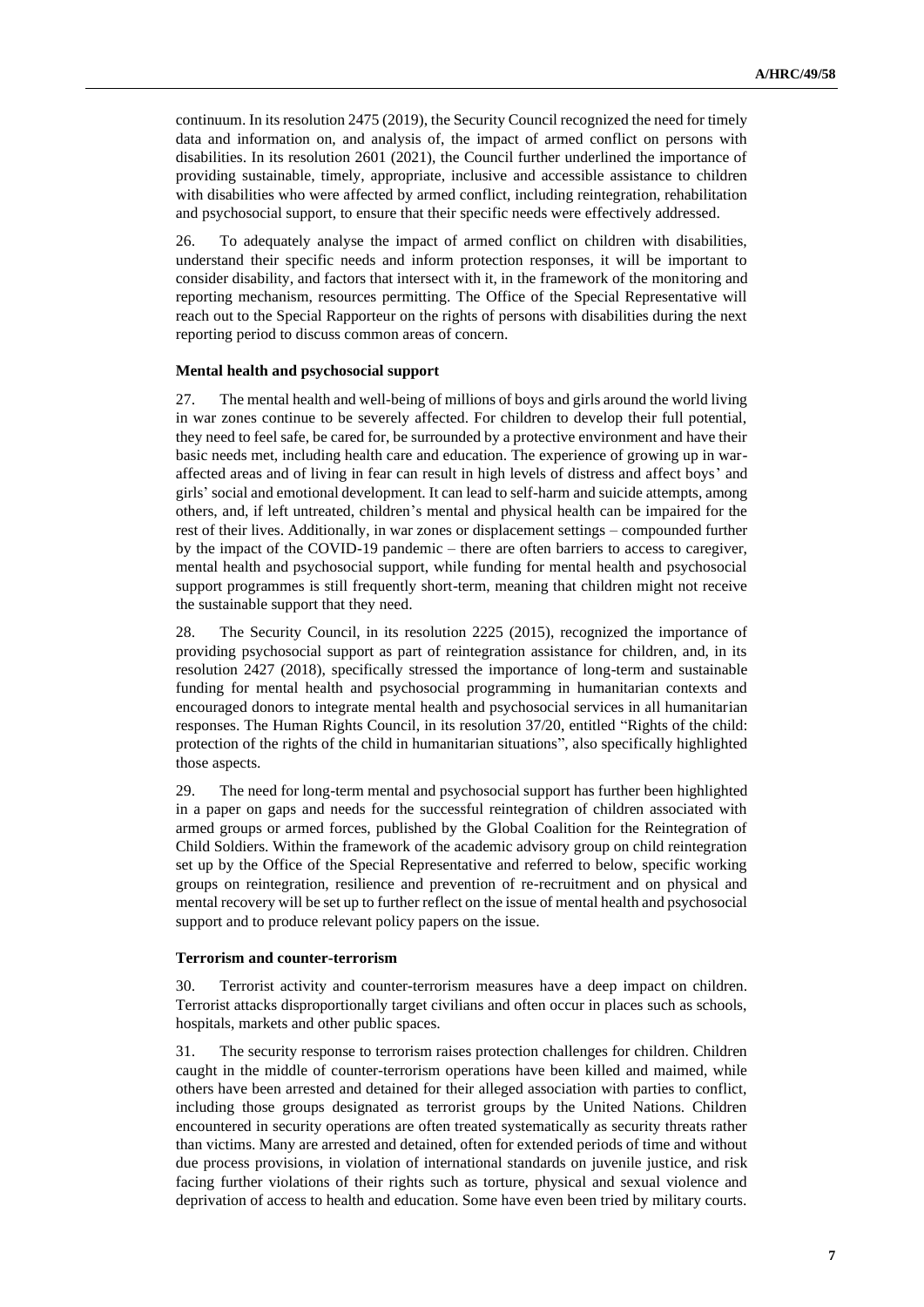32. When responding to terrorism, Member States should ensure that their rules of engagement consider that children might be associated with those groups and might have been placed on the front line, either in combat or as human shields. Efforts to counter violent extremism must be carried out in full compliance with international humanitarian and human rights law. Furthermore, the effective reintegration of children who are allegedly associated with groups designated as terrorist groups by the United Nations must be the primary response. In circumstances where children are accused of a crime, any legal process should be conducted in compliance with due process, fair trial standards and international juvenile justice standards. Accordingly, the detention of children should always be a last resort, for the shortest time possible and guided by the best interests of the child. Those principles have been reaffirmed on multiple occasions by the Security Council and by the General Assembly, including in the Assembly's latest resolution on the rights of the child (resolution 76/147).

33. The Special Representative used every opportunity to remind Member States of those principles and call on them to develop and implement handover protocols to expeditiously hand over children who are captured or who surrender during military operations to civilian child protection actors to reintegrate them into their communities. The Office of Special Representative also continued to actively participate in the United Nations inter-agency task force on the global study on children deprived of liberty, and to closely cooperate with the Special Rapporteur on the promotion and protection of human rights and fundamental freedoms while countering terrorism.

### **Climate emergency**

34. The adverse effects of the climate emergency on conflict as a risk multiplier is clear and broadly recognized. Climate change exacerbates the risks of instability and conflict, whether by intensifying the scarcity of resources and sharpening competition for them, accelerating desertification, affecting crops or forcing population displacement, including due to extreme weather events. Tackling the climate emergency can contribute to building peaceful and resilient communities and thereby to protecting conflict-affected children. Taking decisive action on climate change and ending and preventing grave violations against children go hand in hand with preventing the emergence of conflict in the first place.

35. As recognized by the Human Rights Council in its resolution 48/14, on the mandate of the Special Rapporteur on the promotion and protection of human rights in the context of climate change, the human rights implications of the adverse impact of climate change most acutely affect, among others, women, children, persons with disabilities, those living in conflict areas and those already in vulnerable situations. The Special Representative will reach out to the Special Rapporteur during the next reporting period to discuss common areas of interest. In a press release issued during the twenty-sixth session of the Conference of the Parties to the United Nations Framework Convention on Climate Change, the Special Representative expressed concern that the climate emergency was exacerbating the vulnerabilities of conflict-affected children.

36. As international and regional organizations increase their engagement and activities on climate security, it will be important to consider the specific needs of conflict-affected children in their discussions. Consequently, the Special Representative is encouraging research on the nexus between climate change and grave violations against children in conflict-affected countries.

# **III. Raising awareness, mobilizing global action and building partnerships**

## **A. Awareness-raising**

37. The Special Representative continued to use her voice as the leading United Nations advocate for the protection of conflict-affected children to call for their increased protection, including by issuing some 40 press releases and public statements, several of which were published jointly with other high-level United Nations officials, as detailed in the present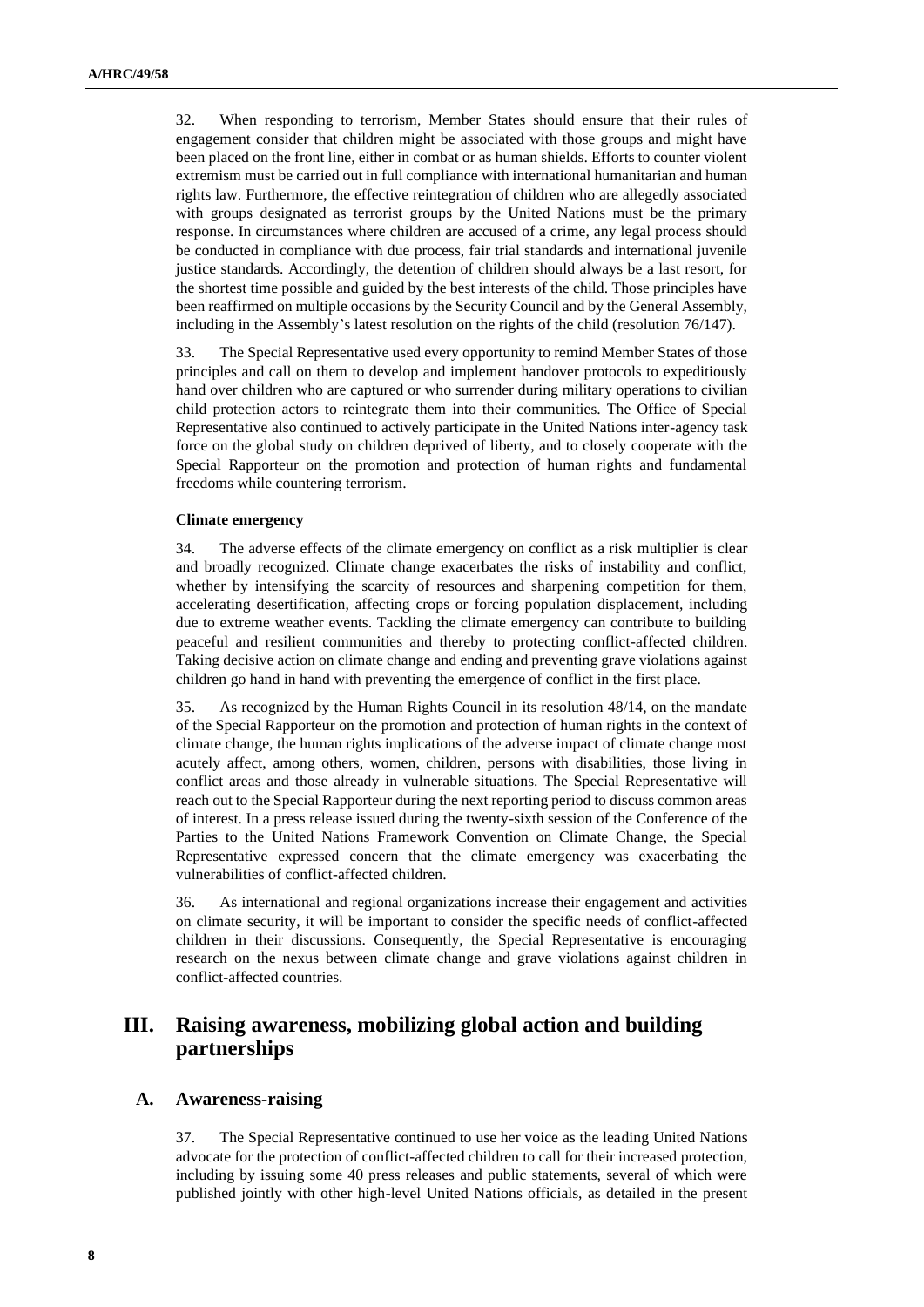report. The Special Representative also sought to inform and engage the media in advocacy efforts. For instance, in November 2021, the Special Representative, jointly with the Director General of the International Labour Organization (ILO) and the Chief Executive Officer of War Child UK, published an op-ed on ending child recruitment and use in conflict. In December 2021, to mark the twenty-fifth anniversary of the creation of the children and armed conflict mandate, the Special Representative published an article in the *UN Chronicle*.

38. Participation in high-level events continued to be central to the Special Representative's efforts to raise awareness. In February 2021, she shared a video message for the T20 Italy Virtual Inception Conference, organized within the framework of the Group of 20. The same month, she was a speaker at the virtual opening of an exhibition entitled "Rebel lives: photographs from inside the Lord's Resistance Army", organized by Belgium. In March 2021, she was a speaker at a virtual event entitled "Violence against girl children in armed conflicts and the role of the international criminal justice system", co-organized by Italy and El Salvador and co-sponsored by Sierra Leone, Liechtenstein and Luxembourg as part of the sixty-fifth session of the Commission on the Status of Women. In September 2021, the Special Representative was a speaker at the virtual high-level event to commemorate the International Day to Protect Education from Attack, co-organized by Qatar, the Education above All Foundation, the United Nations Educational, Scientific and Cultural Organization and UNICEF. In November 2021, the Special Representative shared a video message for the launch of the call to action to ensure the rights and well-being of children born of sexual violence in conflict, organized by the United Kingdom of Great Britain and Northern Ireland.

39. The campaign entitled "Act to Protect Children Affected by Armed Conflict" continued to support the Office's global advocacy efforts and remained a strategic part of its global communications strategy. Campaign material was made available in all official United Nations languages and the hashtag #ACTtoProtect continued to be widely used. The Office assessed the campaign in early 2021 in anticipation of its second anniversary and to inform its next phase, scheduled to last until the end of 2022. An Instagram account was launched on the campaign's second anniversary to widen the online reach of the Office.

40. To make the voices of conflict-affected children heard, the development and sharing of stories from the field was prioritized, while at the same time highlighting the work done by partners such as the Whitaker Peace and Development Initiative and War Child. Stories about boys and girls affected by conflict were included in the summary of the most recent report of the Secretary-General on children and armed conflict. In November 2021, within the framework of the fourth International Conference on the Safe Schools Declaration and with the support of Save the Children International, the Special Representative held a virtual interaction with children on the Safe Schools Declaration. They presented a children's manifesto entitled "We do not want to be scared any longer". In December 2021, the Special Representative shared the manifesto with Member States on the children and armed conflict agenda and published it on her Office's website.

41. Within the framework of the twenty-fifth anniversary of creation of the children and armed conflict mandate, the Office started compiling testimonies from partners and friends of the mandate as part of an online initiative called "Speaking up for children: 25 voices for conflict-affected boys and girls". The messages, including some from conflict-affected children, will be featured on the website of the Office in the coming months.

## **B. Collecting, assessing and disseminating best practices and lessons learned**

42. Collecting, assessing and disseminating best practices and lessons learned, as mandated by the General Assembly, remained a key priority for the Special Representative.

43. Between 2018 and 2020, the Special Representative and UNICEF, with the support of the Department of Peace Operations and the Department of Political and Peacebuilding Affairs, organized a series of four regional consultations with country task forces on monitoring and reporting and country teams, with a view to fostering exchanges and sharing lessons learned on the monitoring and reporting mechanism and on the engagement of the United Nations with parties to conflict. The main recommendations from the consultations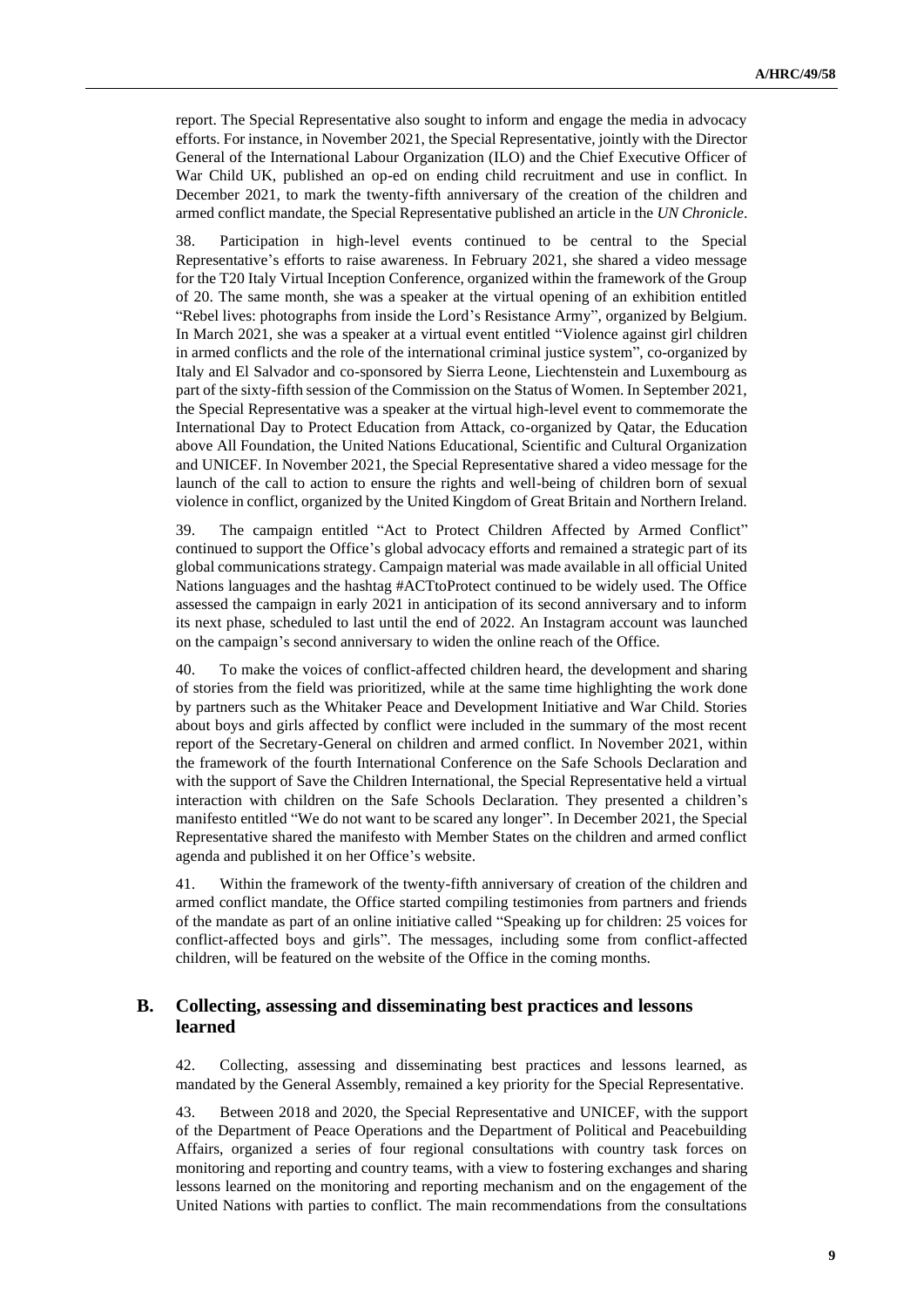were compiled and published in October 2021 in a report entitled "Consolidated recommendations from the regional consultations on children and armed conflict". A roll-out plan will be developed to implement these recommendations in cooperation with country task forces and country teams. The Special Representative and UNICEF agreed to encourage the organization of similar consultations every five years.

44. The Office of the Special Representative conducted a study on the impact of the COVID-19 pandemic on violations against children in situations of armed conflict. The study was launched in May 2021 during an Arria-formula meeting co-organized by the Special Representative and Estonia and co-sponsored by 14 other Member States. At the request of Member States, the Office will conduct a follow-up study on the mid- and long-term impact of the COVID-19 pandemic on conflict-affected children, due to be published in 2022.

45. Grave violations against conflict-affected children have long-term negative effects on children's future livelihood opportunities. To further assess this problem and to contribute to tailored and sustainable reintegration programmes, the Office of the Special Representative is developing an analytical paper on the impact of grave violations on the achievement of the Sustainable Development Goals. The paper is due to be published in 2022.

46. Analysis of the gender dimension of grave violations against children is crucial for the implementation of the children and armed conflict mandate. It is particularly relevant to inform a gender-sensitive programmatic response by organizations operating on the ground for survivors of grave violations and their communities, as well as to inform advocacy efforts and develop appropriate tools to prevent violations. The Office of the Special Representative has therefore been working on a discussion paper on increasing the gender-responsiveness of the monitoring and reporting mechanism, scheduled to be published in 2022.

47. *The Practical Guidance for Mediators to Protect Children in Situations of Armed Conflict*, published by the Office of the Special Representative in February 2020 and already available in Arabic, English, French and Spanish, was translated into Chinese and Russian in 2021.

48. To further support lessons learned and best practices, the Office of the Special Representative established a research hub in Doha that will be operational as of 2022. It will contribute to building institutional knowledge around current and future child protection efforts, with particular emphasis on child reintegration, and will work on operationalizing the *Practical Guidance*, including rolling out training for mediators on its use.

## **C. Building and supporting global alliances**

49. The Special Representative actively engaged with Member States and other key stakeholders to build and support global alliances aimed at ending and preventing grave violations against children. She also encouraged Member States to endorse political commitments such as the Principles and Guidelines on Children Associated with Armed Forces or Armed Groups (the Paris Principles), the Safe Schools Declaration and the Vancouver Principles on Peacekeeping and the Prevention of the Recruitment and Use of Child Soldiers (Vancouver Principles). In February 2021, the Special Representative coorganized with Jordan, France, the European Union, UNICEF and Save the Children International a virtual high-level event to announce the endorsement by Jordan of the Paris Principles. In March 2021, her Office gave a presentation at the virtual technical cooperation training on implementing the Safe Schools Declaration, co-organized by Spain and the Global Coalition to Protect Education from Attack. In October 2021, the Special Representative shared a video message for the fourth International Conference on the Safe Schools Declaration, held in Abuja and hosted by the Government of Nigeria, together with the Governments of Argentina, Norway and Spain and the African Union Commission and the Global Coalition to Protect Education from Attack.

50. As in previous years, the Special Representative and her Office held regular exchanges with the Groups of Friends of Children and Armed Conflict based in New York, Geneva and the countries on the children and armed conflict agenda. In March 2021, the Special Representative briefed the Somalia-based Group of Friends; in June and November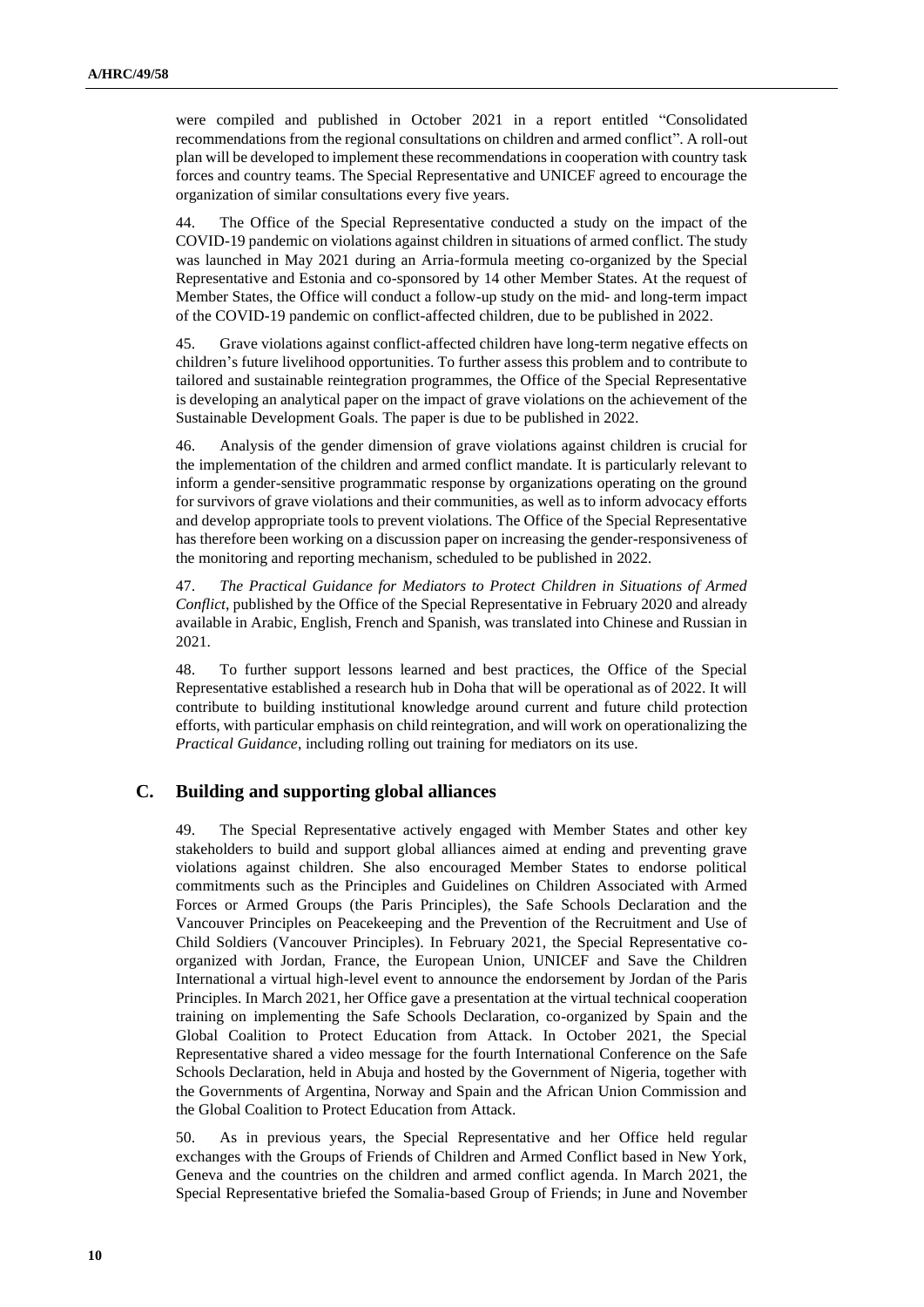2021, she and her Office briefed the New York-based Group of Friends; in September 2021, she briefed the Yemen-based Group of Friends; and in October 2021, she briefed the Genevabased Group of Friends.

51. The Office of the Special Representative continued to spearhead the Global Coalition for Reintegration of Child Soldiers, launched in 2018 together with UNICEF. Three briefing papers published in the framework of this initiative in 2020 were launched at a high-level event in July 2021.<sup>2</sup> As part of the second phase of this initiative, an academic advisory group on child reintegration was established, bringing together global academics to identify and research issues to improve child reintegration efforts. The so-called Nairobi Process will be launched to solicit the perspectives and advice of children formerly associated with armed forces and armed groups, culminating in 2022 in the organization of a symposium in Nairobi and the launch of a survivors' network. A financing innovation forum will also be organized together with the World Bank to look in greater depth into the financing modalities for reintegration programmes.

52. As a member of the United Nations inter-agency task force on the global study on children deprived of liberty, the Special Representative continued to support the follow-up to the recommendations of this study. Her Office contributed to the development of a United Nations system common position on incarceration and the drafting of advocacy messages for the protection of children deprived of liberty in situations of armed conflict. In November 2021, in the margins of the World Congress on Justice with Children, the Special Representative spoke on a virtual panel on promoting alternative solutions to deprivation of liberty in follow-up to the global study on children deprived of liberty, organized by Defence for Children International and the Non-Governmental Organizations (NGO) Panel on Children Deprived of Liberty.

53. As a member of the Board of the Global Partnership to End Violence against Children, the Special Representative continued to engage on Sustainable Development Goal 16.2 on ending all forms of violence against children by 2030.

54. In April 2021, the Office of the Special Representative became an official partner of Alliance 8.7. In May 2021, the Special Representative participated in a webinar organized by Alliance 8.7 and War Child on ending child recruitment and use by 2025, and submitted an action pledge for the International Year for the Elimination of Child Labour.

## **D. Working with United Nations human rights mechanisms**

55. With a view to achieving the universal ratification of the Optional Protocol to the Convention on the Rights of the Child on the involvement of children in armed conflict, the Special Representative continued to advocate with Member States. In March 2021, Fiji became the 171st State party to the Optional Protocol, and in November 2021, Suriname became the 172nd State party.

56. Regular communication with the Human Rights Council regarding violations of the rights of conflict-affected children continued, with the Office of the Special Representative systematically providing background information on children and armed conflict for thematic or country resolutions relevant to the mandate. In March 2021, the Special Representative made a virtual presentation of her annual report to the Council.<sup>3</sup> Her Office continued to support the universal periodic review process by providing information on the six grave violations against children and progress made by the countries on the children and armed conflict agenda. In 2021, the Special Representative provided input for the universal periodic reviews of the Sudan, South Sudan and the Syrian Arab Republic. Her Office also shared advance written questions for the reviews of Somalia, South Sudan, the Sudan and the Syrian Arab Republic.

<sup>&</sup>lt;sup>2</sup> The three briefing papers are entitled "Reframing child reintegration: from humanitarian action to development, prevention, peacebuilding and beyond", "Gaps and needs for the successful reintegration of children associated with armed groups or armed forces" and "Financing support for child reintegration: issues and options study".

<sup>3</sup> [A/HRC/46/39.](http://undocs.org/en/A/HRC/46/39.)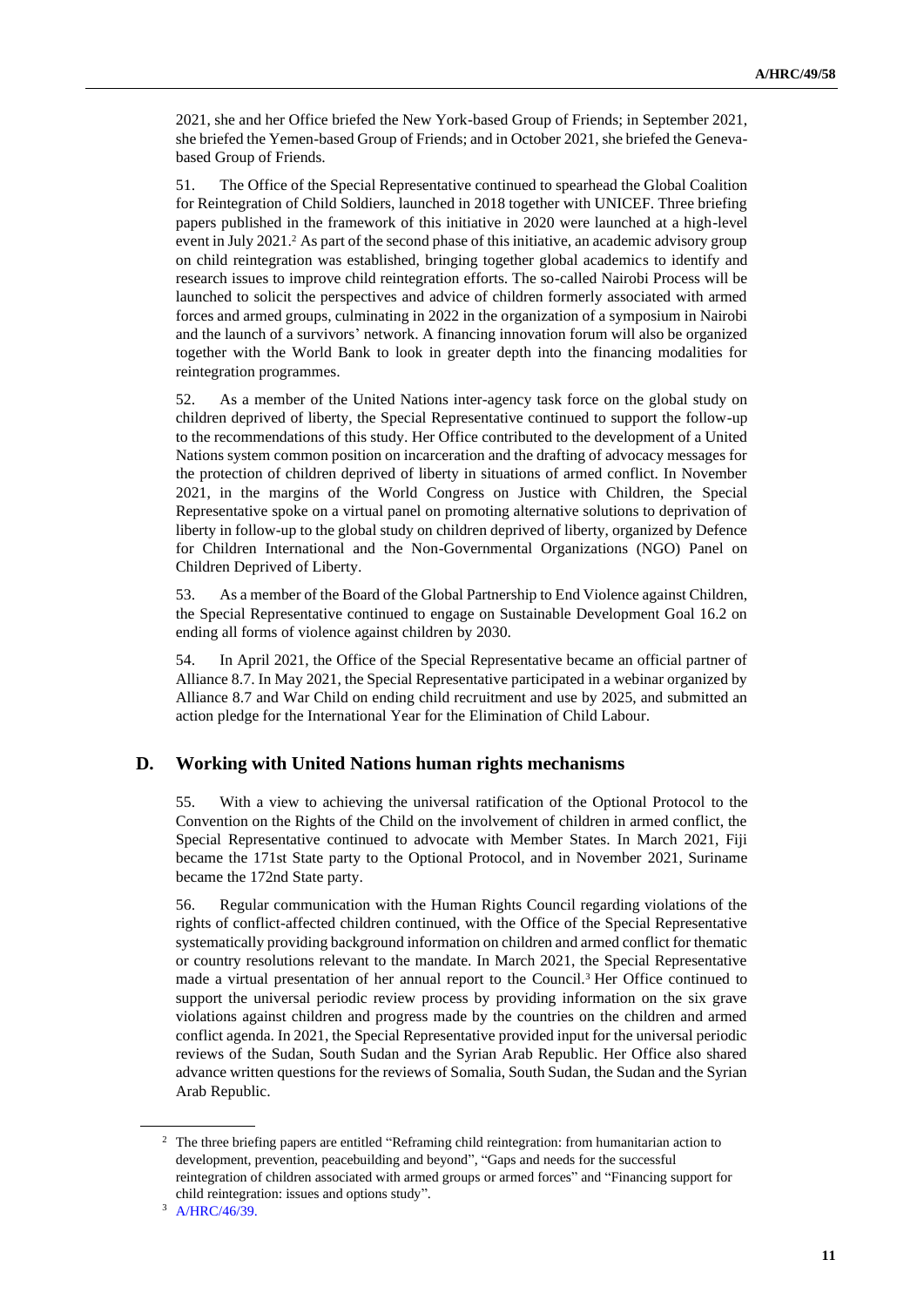57. The Special Representative continued her engagement with the special procedures of the Human Rights Council to exchange information and identify common areas of concern. The Office of the Special Representative also provided input for reports of special rapporteurs and independent experts and collaborated with commissions of inquiry on situations of mutual interest. In February 2021, her Office participated in an online consultation on the application of the non-punishment principle, organized by the Special Rapporteur on trafficking in persons, especially women and children, and provided input for the Special Rapporteur's report on that topic. In October 2021, the Special Representative provided a briefing at a virtual side event on the theme "Women, peace and security: human rights-based responses to human trafficking in the context of terrorism and conflict", organized by the Special Rapporteur, Ireland and the United Nations Office on Drugs and Crime (UNODC). The same month, the Special Representative co-organized a side event, with the Special Rapporteur on the promotion and protection of human rights and fundamental freedoms while countering terrorism, on addressing the plight of children allegedly associated with armed groups, including those designated as terrorist groups by the United Nations. In November 2021, the Special Representative met with the Special Rapporteur on trafficking in persons to discuss common areas of concern. The Special Representative and her Office also interacted with the Independent Investigative Mechanism for Myanmar.

58. The Committee on the Rights of the Child and the Human Rights Committee continued to raise the situation of children affected by armed conflict during the reviews of State parties' implementation of the Convention on the Rights of the Child and of the International Covenant on Civil and Political Rights. The Special Representative continued to cooperate with the Committee on the Rights of the Child and will continue to work with the United Nations on the ground to support the implementation of recommendations pertaining to countries on the children and armed conflict agenda.

59. The Office of the United Nations High Commissioner for Human Rights (OHCHR) continued to be an important partner for the Special Representative, including through its field-level participation in the monitoring and reporting mechanism on children and armed conflict. The Office of the Special Representative also contributed to the upcoming report of OHCHR on the rights of the child and family reunification. Engagement by the Special Representative with Geneva-based mechanisms and institutions was facilitated through her Liaison Office in Brussels.

## **E. Building partnerships with regional and subregional organizations**

### **African Union**

60. The African Union remained a key partner and the Special Representative and her Office continued to engage closely with African Union counterparts. In December 2020, the Special Representative remotely participated in the African Union high-level retreat on the promotion of peace, security and stability in Africa. In June 2021, to commemorate the Day of the African Child and the thirtieth anniversary of the adoption of the African Charter on the Rights and Welfare of the Child, the Special Representative and the Commissioner for Political Affairs, Peace and Security issued a joint statement.

61. In the context of the seventy-sixth session of the General Assembly, the Special Representative held a meeting with a representative of the Chairperson of the African Union Commission, the Commissioner for Agriculture, Rural Development, Blue Economy and Sustainable Environment, to discuss strengthening cooperation on child protection. In November 2021, the Office of the Special Representative participated virtually in the third meeting of the African Union coordination group on children in situations of conflict. Her Office also supported the development of child protection policies for African Union peace support operations and the African Peace and Security Architecture.

62. The Office of the Special Representative increased strategic coordination with United Nations partners based in Addis Ababa, including the United Nations Office to the African Union and the UNICEF Office to the African Union. Similar efforts were made at the subregional level with the United Nations Regional Office for Central Africa and the United Nations Office for West Africa and the Sahel.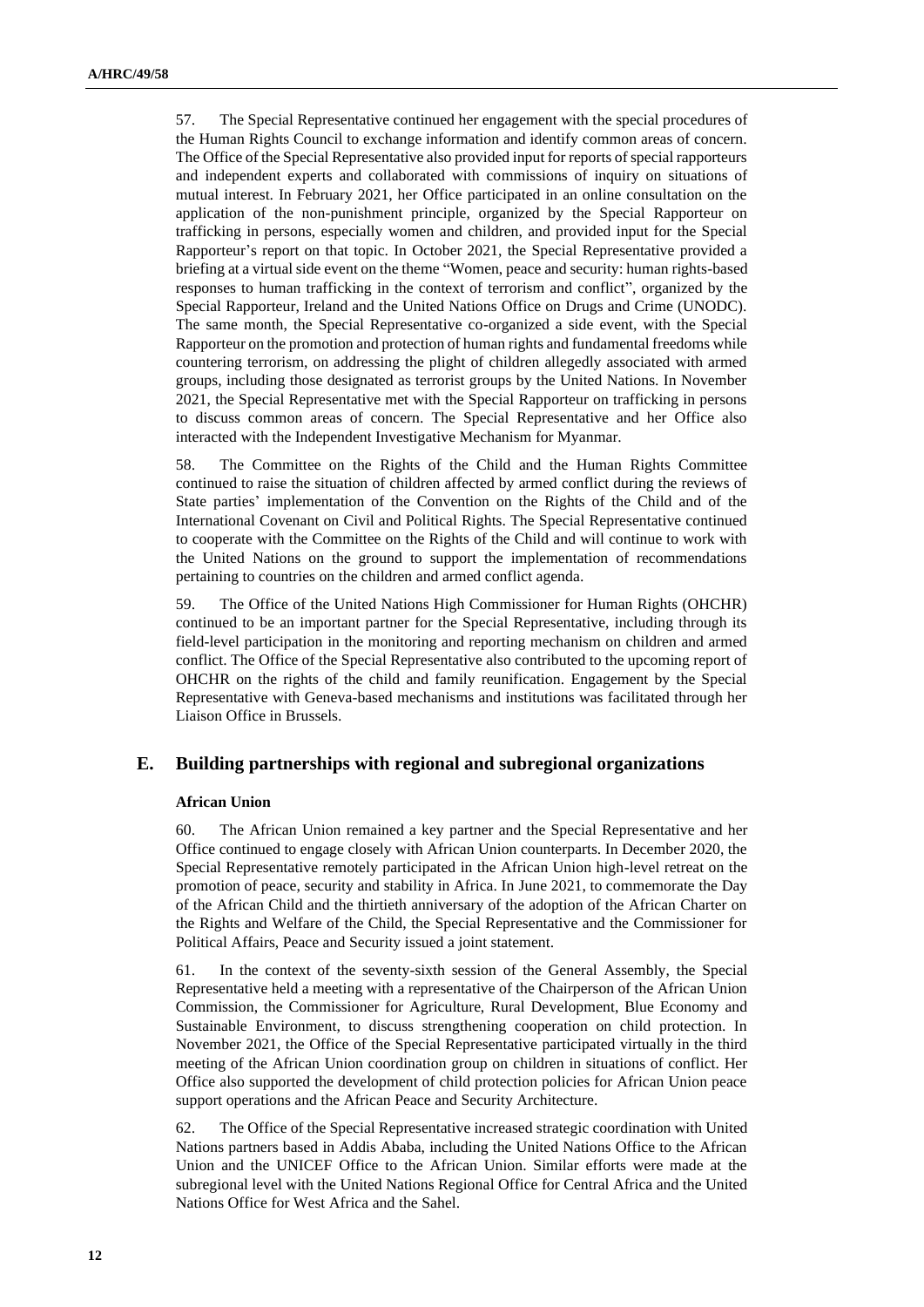#### **European Union**

63. The partnership between the Office of the Special Representative and the European Union continued. The Special Representative had virtual meetings with several European Union officials, including the Commissioner for International Partnerships, the Commissioner for Humanitarian Aid and Crisis Management and the European Commission's Vice-President for Democracy and Demography in charge of the new comprehensive European Union strategy on the rights of the child. In January 2021, the Special Representative shared a video message for the consultations between the European Union and the United Nations on conflict prevention, peace and stability to highlight the links between the children and armed conflict agenda and the humanitarian, development and peace and security agendas. In February 2021, on the International Day against the Use of Child Soldiers, she published a joint statement with the High Representative of the Union for Foreign Affairs and Security Policy and Vice-President of the European Commission. In October 2021, the Special Representative provided a briefing at a virtual seminar on the plight of children in conflict-affected areas and the need for the reintegration of children, organized by the European Parliament Intergroup on Children's Rights. In November 2021, the Special Representative met in New York with members of the European Parliament.

64. The Special Representative's Liaison Office in Brussels provided information on children and armed conflict for European Union human rights dialogues and members of the European Parliament, and closely followed discussions on European Union policy documents relevant to the children and armed conflict mandate, including the European Union strategy on the rights of the child and the European Union integrated strategy for the Sahel. On the International Day of la Francophonie, a representative of the Liaison Office spoke at an event on children and armed conflict organized by Belgium, Bulgaria, France, Greece, Luxembourg and Romania. In July 2021, the Office of the Special Representative provided a briefing on children and armed conflict to members of the cabinets of several European Commissioners. The Liaison Office also facilitated the engagement of the Special Representative with the Human Rights Council and Geneva-based United Nations partners, and with the North Atlantic Treaty Organization (NATO).

### **League of Arab States**

65. The Special Representative increased her engagement with the League of Arab States within the framework of the cooperation agreement signed with her Office in 2014. In July 2021, the Special Representative, together with the League and the Special Representative of the Secretary-General on Violence against Children, organized a virtual event to discuss the protection of children against violence in the Arab region and cooperation regarding the 2021–2022 priorities of the League's Committee on Violence against Children. A joint press release was issued after the event.

66. In September 2021, the Special Representative addressed by video link the seventeenth session of the League's Committee on Combating Violence against Children and outlined recommendations for consideration by participating member States. The Special Representative and the League's Assistant Secretary-General held an exchange in November 2021 to discuss the implementation of key recommendations emanating from these highlevel engagements. In December 2021, the Office of the Special Representative delivered a presentation on the inclusion of child protection in mediation and peace processes at a training course for the Arab Women Mediators Network co-organized by the League and the Cairo International Centre for Conflict Resolution, Peacekeeping and Peacebuilding.

### **North Atlantic Treaty Organization**

67. The Office of the Special Representative continued its partnership with NATO, including by cooperating closely with the Senior Focal Point on Children and Armed Conflict at NATO headquarters. In February 2021, the Special Representative shared a video message for the NATO workshop on children and armed conflict, organized as part of the NATO conference on human security. In September 2021, the Special Representative's Liaison Office in Brussels supported the 2021 training for NATO focal points on children and armed conflict, in Izmir, Turkey.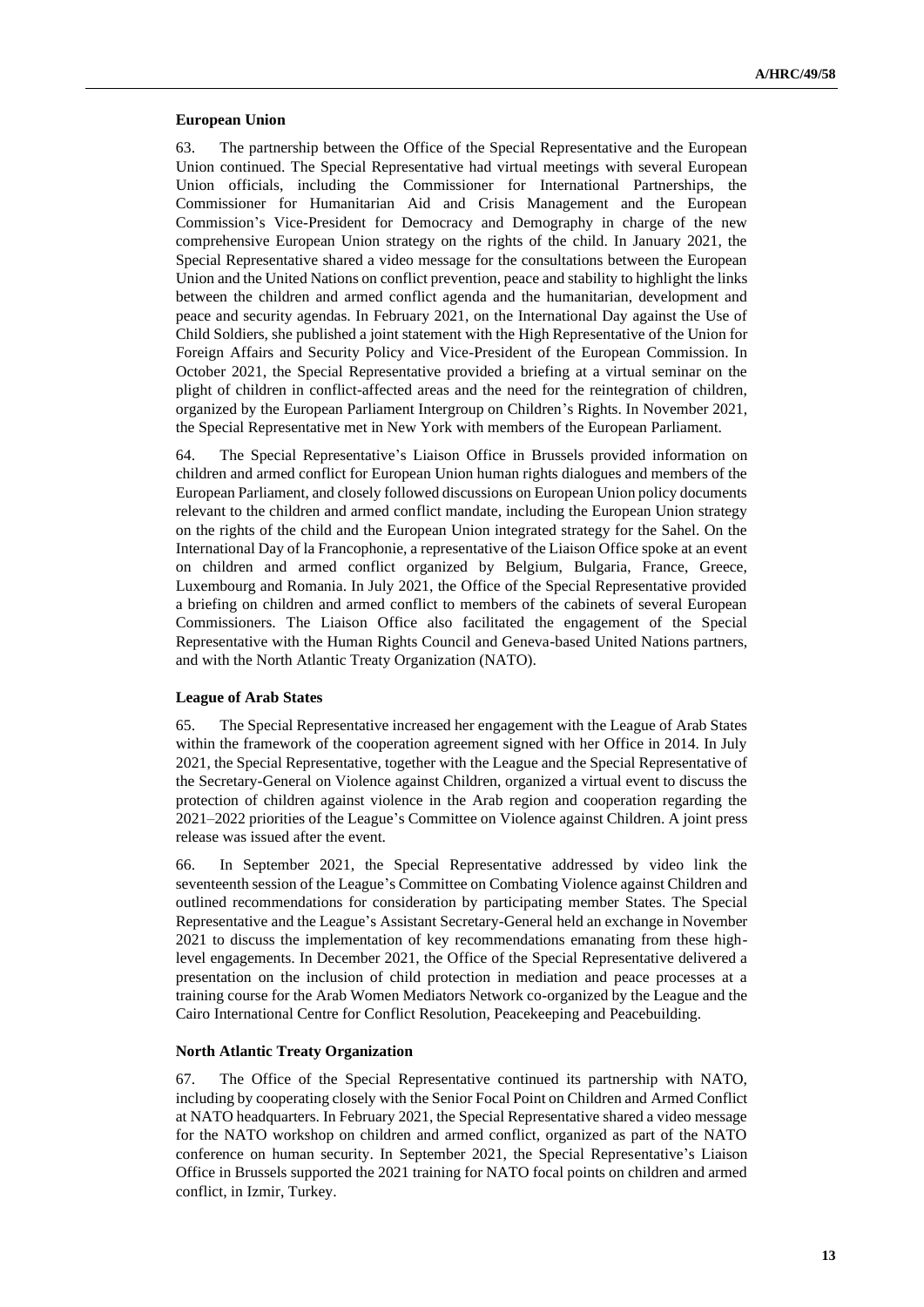## **F. Building partnerships within the United Nations system**

68. As in previous years, the Special Representative worked closely with the Security Council and relevant subsidiary organs. Her Office supported the organization of the Council's annual open debate on children and armed conflict, held in June 2021 under the presidency of Estonia. The Special Representative briefed the Security Council Committee established pursuant to resolution 1533 (2004) concerning the Democratic Republic of the Congo, the Security Council Committee established pursuant to resolution 2206 (2015) concerning South Sudan, the Security Council Committee established pursuant to resolution 1591 (2005) concerning the Sudan and the Security Council Committee established pursuant to resolution 2140 (2014) concerning Yemen. The Special Representative held more than 15 meetings with the Working Group on Children and Armed Conflict, including meetings to brief the Working Group on specific country situations. The Secretary-General issued country reports on children and armed conflict in Afghanistan, <sup>4</sup> the Central African Republic,<sup>5</sup> Colombia, Myanmar,<sup>6</sup> South Sudan,<sup>7</sup> the Syrian Arab Republic,<sup>8</sup> and Yemen.<sup>9</sup> Four global horizontal notes were issued to the Working Group. The Office of the Special Representative supported the organization of six videoconferences between the Working Group and the co-chairs of country task forces on monitoring and reporting.

69. In February 2021, the Special Representative co-organized with Kazakhstan and the Russian Federation an Arria-formula meeting on the theme "Children and armed conflict, repatriation of children from conflict zones: from camps to homes, call for action". In December 2021, the Special Representative was a speaker at an Arria-formula meeting on the protection of education in conflict, organized by the Niger and Norway.

70. In October 2021, the Special Representative presented 2021 her annual report to the Third Committee of the General Assembly, during the Assembly's seventy-sixth session.<sup>10</sup> In the margins of the Assembly, the Special Representative spoke at a virtual high-level event on the theme "Protection of children: invisible victims of armed conflict and the COVID-19 pandemic", organized by Belgium, the Niger, the European Union and Save the Children International.

71. The Special Representative continued her outreach with the Special Representative of the Secretary-General on Violence against Children and the Special Representative of the Secretary-General on Sexual Violence in Conflict. In December 2020, the Special Representative released, together with the Special Representative on Violence against Children, a joint statement on the protection of children affected by the unfolding situation in the Tigray region of Ethiopia. In March 2021, the Special Representative released, together with the Special Representative on Sexual Violence in Conflict and the Special Representative on Violence against Children, a joint statement on escalating violence against civilians, including women and children, in Mozambique. The same month, she participated in a meeting of the Steering Committee of United Nations Action against Sexual Violence in Conflict, chaired by the Special Representative on Sexual Violence in Conflict. In June 2021, she co-hosted, with the Special Representative on Sexual Violence in Conflict and Argentina, an event to commemorate the International Day for the Elimination of Sexual Violence in Conflict. In August 2021, the Special Representative released, together with the Special Representative on Violence against Children, a joint statement calling on the Taliban to respect the rights of children, including girls. In October 2021, the Special Representative released, together with the Special Representative on Violence against Children and the Special Envoy of the Secretary-General on Myanmar, a joint statement calling on all parties in Myanmar to stop child rights violations.

<sup>4</sup> [S/2021/662.](http://undocs.org/en/S/2021/662.)

<sup>5</sup> [S/2021/882.](http://undocs.org/en/S/2021/882.)

<sup>6</sup> [S/2020/1243.](http://undocs.org/en/S/2020/1243.)

<sup>7</sup> [S/2020/1205.](http://undocs.org/en/S/2020/1205.)

[S/2021/398.](http://undocs.org/en/S/2021/398.)

<sup>9</sup> [S/2021/761.](http://undocs.org/en/S/2021/761.)

<sup>10</sup> A/76/231.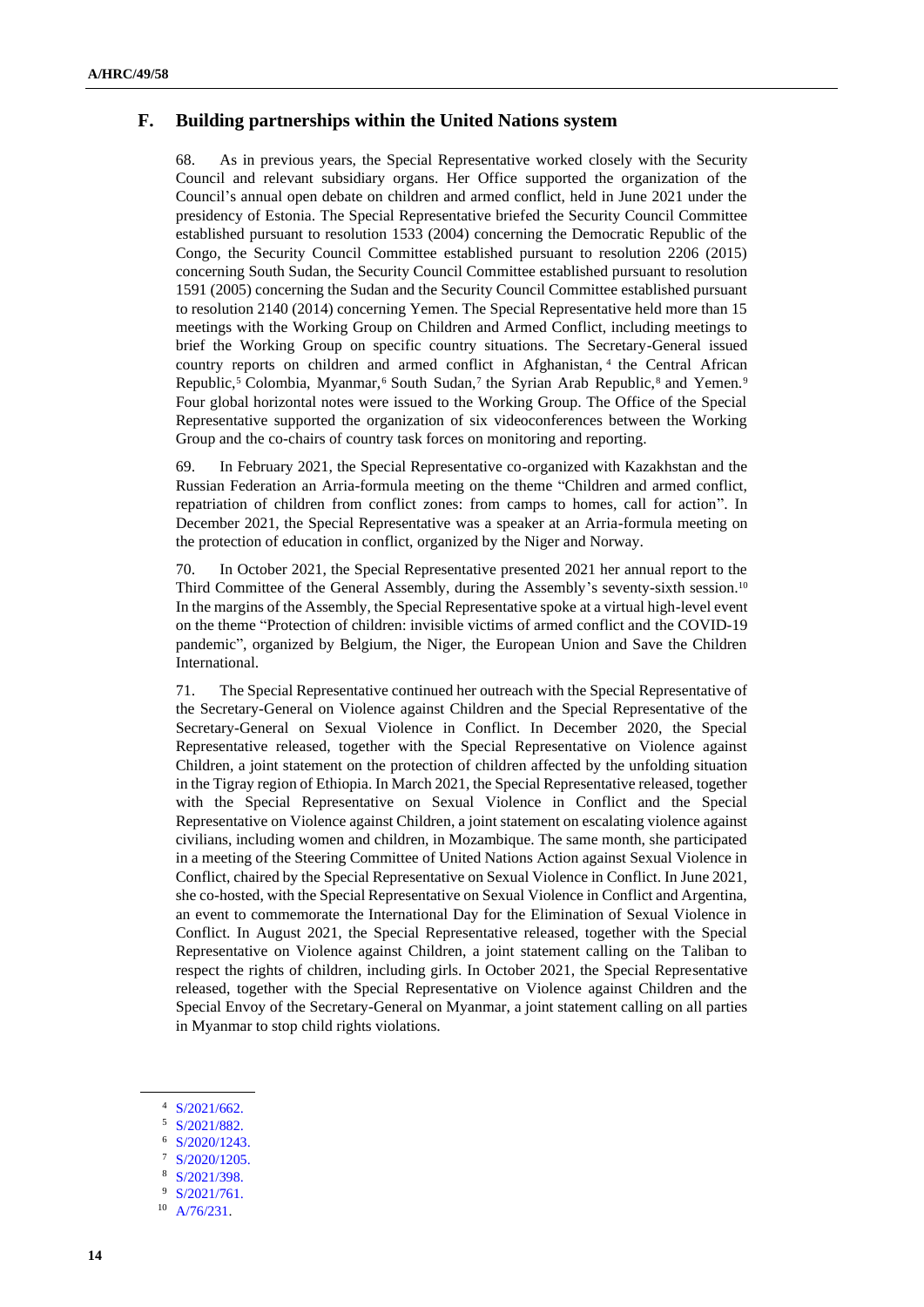72. The Special Representative pursued her cooperation and engagement with other United Nations entities, including UNICEF, the Department of Peace Operations and the Department of Political and Peacebuilding Affairs. Her Office continued to contribute to the ongoing review of the Integrated Disarmament, Demobilization and Reintegration Standards, regarding principles on the release and the reintegration of children formerly associated with armed forces and groups, and guidance on security sector reform. In December 2020, Belgium, Canada and the Niger, in partnership with the Special Representative, the Department of Peace Operations and the Group for Research and Information on Peace and Security, organized an event on the theme "Child protection through United Nations peacekeeping operations: safeguarding dedicated capacities, protecting children's rights". In January 2021, she shared a video message for the closing round table of the sixth annual specialized course on child protection for the United Nations military. In August 2021, the Special Representative delivered a joint video message with UNICEF to commemorate the twenty-fifth anniversary of the publication of the report by Graça Machel on the impact of armed conflict on children.<sup>11</sup> In October 2021, the Special Representative spoke at an online course on child protection for the United Nations military, organized by the Department of Peace Operations and the Swedish Armed Forces International Centre.

73. The Office of the Special Representative cooperated closely with ILO, the World Health Organization (WHO) and the Office of the United Nations High Commissioner for Refugees regarding their participation in the monitoring and reporting mechanism on children and armed conflict. In May 2021, her Office participated in an event, co-organized by Norway and WHO, to celebrate the fifth anniversary of the adoption of Security Council resolution 2286 (2016) on attacks on health care.

74. Cross-cutting issues relevant to the children and armed conflict mandate remained an important entry point for mainstreaming child protection concerns. The issue of sexual exploitation and abuse was a priority for the Special Representative, and her Office actively participated in New York in the work of the working group on sexual exploitation and abuse. In December 2021, the Special Representative took part in the meeting of the High-Level Steering Group on preventing sexual exploitation and abuse.

75. The Special Representative continued to promote the protection of children's rights while countering terrorism and to reiterate concerns relating to children deprived of their liberty in situations of conflict. In March 2021, the Special Representative spoke at an event entitled "Violence against children recruited by terrorist groups: the cycle of victimization", organized by the Working Group on Children Recruited by Terrorist and Violent Extremist Groups as part of the fourteenth United Nations Congress on Crime Prevention and Criminal Justice. In May 2021, she was a speaker at an event co-organized by Spain and the Office of Counter-terrorism entitled "Dialogue with human rights and civil society partners on building a better paradigm to prevent and counter terrorism".

76. To better capture the interlinkages between trafficking and grave violations against children, the Special Representative enhanced collaboration with the UNODC, among other organizations. In July 2021, her Office became a member of the Inter-Agency Coordination Group against Trafficking in Persons, and in November 2021, the Special Representative participated in the annual meeting of principals.

77. Collaboration between the Special Representative and the International Criminal Court was sustained, and her Office joined other United Nations partners to submit amicus curiae observations in the reparations phase of the case *The Prosecutor v. Dominic Ongwen*, pursuant to a decision of Trial Chamber IX of the International Criminal Court.<sup>12</sup>

## **G. Building partnerships with civil society and academia**

78. Building and maintaining strong partnerships with civil society organizations and academia remained a priority for the Special Representative. In addition to regular

<sup>&</sup>lt;sup>11</sup> Se[e A/51/306.](http://undocs.org/en/A/51/306.)

<sup>12</sup> Case No. ICC-02/04-01/15, Decision, 17 June 2021. Available at https://www.icccpi.int/CourtRecords/CR2021\_05527.PDF.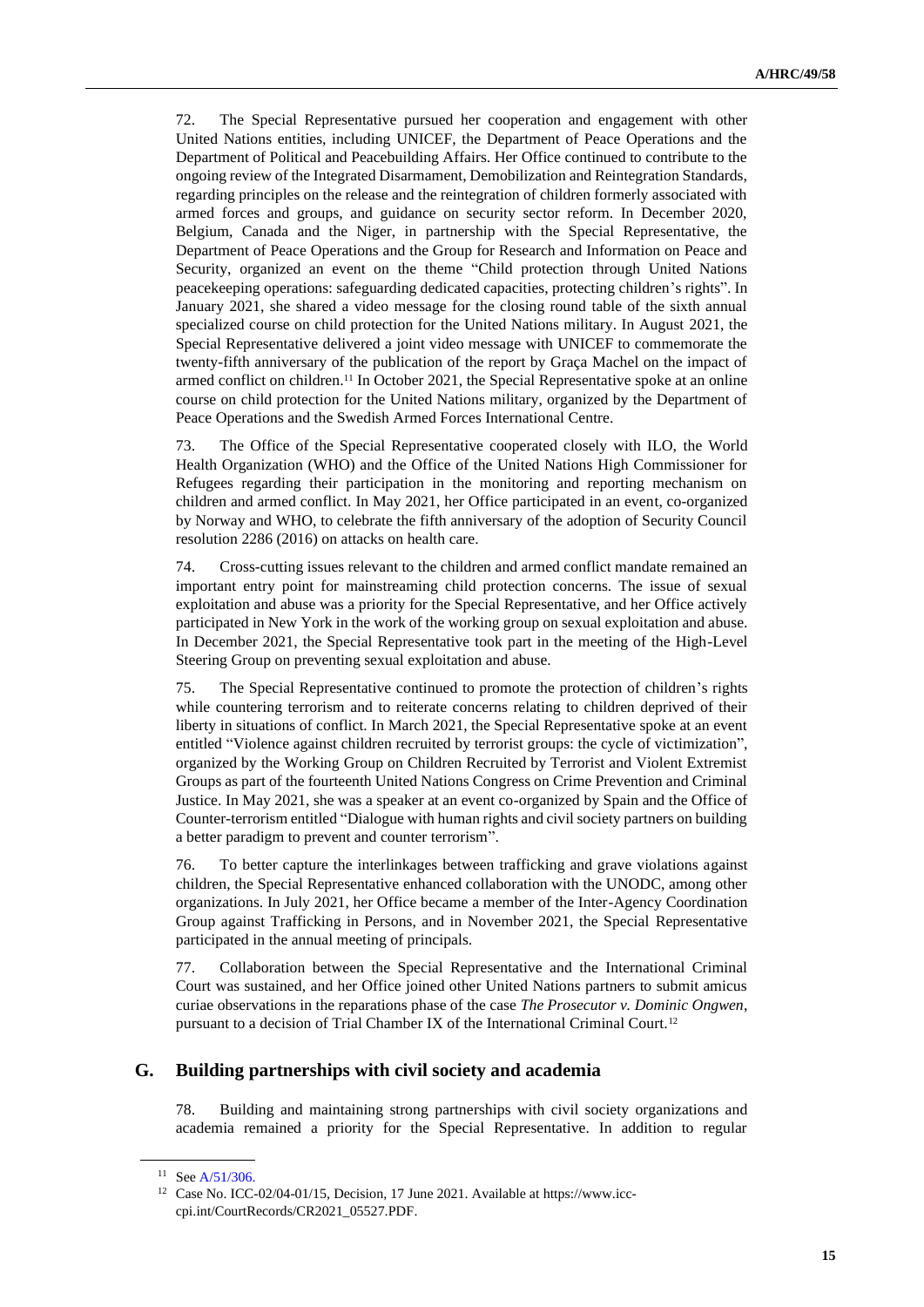interactions with New York-based NGOs, she engaged with NGOs based in Europe, including in Geneva, facilitated through her Liaison Office in Brussels.

79. The Special Representative participated virtually in dozens of events organized by civil society, and dozens more were attended by representatives from her Office. In December 2020, the Special Representative shared a video message for the launch of the technical note on girls associated with armed forces and groups, drafted by UNICEF and Plan International. The same month, she also participated in a webinar entitled "Children and armed conflict: the effect of the COVID-19 pandemic on conflict dynamics", organized by Sweden and Save the Children International.

80. In January 2021, the Special Representative took part in a policy workshop on children and armed conflict organized by the Watchlist on Children and Armed Conflict and the Institute of International Humanitarian Affairs at Fordham University. In February 2021, she was a speaker at an event entitled "Conflict-related sexual violence in detention: putting principles in action", organized by the All Survivors Project, the Liechtenstein Institute on Self-Determination at the University of Princeton and the International Human Rights Clinic at Harvard Law School.

81. In April 2021, the Special Representative participated in a webinar on preventing and ending the recruitment and use of children associated with non-State armed actors, organized by Fight for Humanity and Independent Diplomat, with Belgium, Liechtenstein and the United Kingdom as co-sponsors. The same month, she also participated in an online summit organized by Keeping Children Safe to discuss the main child protection challenges faced by organizations in Latin America and beyond. In November 2021, the Office of the Special Representative presented at a webinar entitled "Preventing child recruitment and strengthening reintegration: launch of the 'Growing strong together' parenting resource package", organized by the International Rescue Committee, the Alliance for Child Protection in Humanitarian Action and the United States Agency for International Development.

82. Also in November 2021, the Special Representative recorded a video for the international plenary of the World Congress on Justice with Children organized by Terre des Hommes, Penal Reform International, the International Institute for the Rights of the Child and the International Association of Youth and Family Judges and Magistrates. Within this framework, her Office also participated in a workshop on effective child and youth participation in peacebuilding processes in sub-Saharan Africa.

83. Collaboration between the Office of the Special Representative and academia was further reinforced. In March 2021, the Special Representative spoke at a Human Rights Council side event, organized by the Universities Network for Children in Armed Conflict and Italy, on safeguarding the right of conflict-affected children to education and ensuring the safety of schools. In May 2021, her Office participated in a panel organized by the Folke Bernadotte Academy on the subject of children and youth and disarmament, demobilization and reintegration. In September 2021, the Special Representative participated in a webinar on ethical decision-making and moral dilemmas, organized by Leiden University in collaboration with the Dallaire Institute for Children, Peace and Security at Dalhousie University. In October 2021, the Special Representative delivered the opening remarks at the Autumn School organized by the Institute of Political Studies "S. Pio V" and the Universities Network on building competencies and awareness on the international protection of children, particularly girls, affected by armed conflict. Her Office also delivered a session on the children and armed conflict mandate at the Autumn School.

84. In December 2020, the Office of the Special Representative was awarded the Sapienza Human Rights Award 2020 by Sapienza University of Rome. In December 2021, the Special Representative was awarded a prize by the Universities Network for Children in Armed Conflict for her institutional commitment as Special Representative of the Secretary-General for Children and Armed Conflict to the protection of conflict-affected children.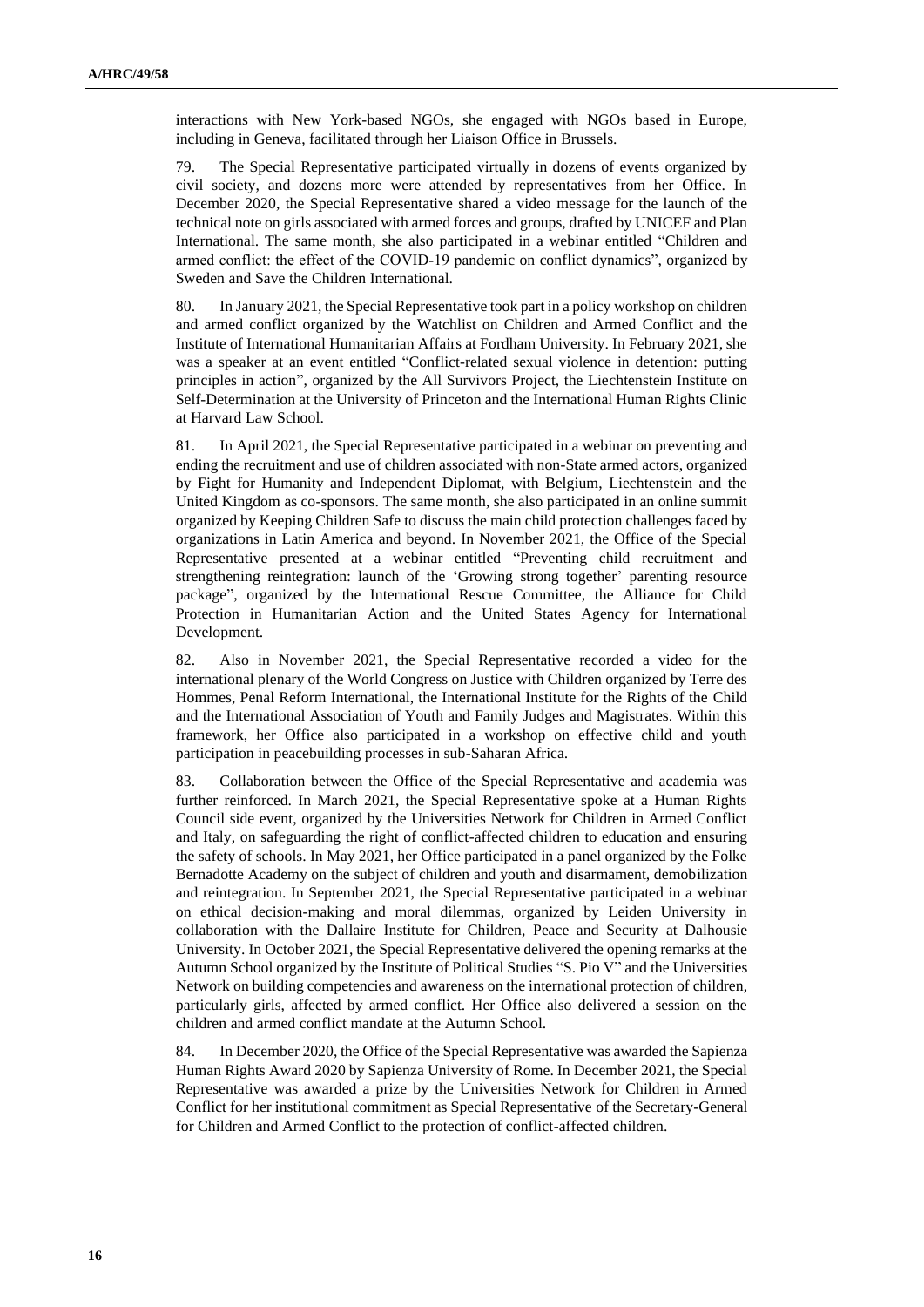# **IV. Recommendations**

85. **The Special Representative remains deeply concerned by the scale and severity of grave violations committed against children and calls upon all parties to comply with their obligations under international humanitarian law, international human rights law and international refugee law, and to immediately end and prevent grave violations. She also calls upon the Human Rights Council and States Members of the United Nations to take all available measures to prevent violations from occurring.**

86. **The Special Representative expresses concern about the adverse impact of the COVID-19 pandemic on conflict-affected children. She calls upon all Member States to ensure that child protection concerns are central to the design of COVID-19 response measures and recovery programmes. She further calls upon Member States to ensure that services and child protection actors are safeguarded and have enough resources despite shrinking economies.**

87. **The Special Representative calls upon Member States and other relevant stakeholders to take effective and appropriate steps to facilitate the protection and safety of children with disabilities in situations of armed conflict. She urges Member States and other relevant stakeholders to address the needs and specific vulnerabilities of children with disabilities in their planning, response and recovery action in conflict and post-conflict situations in order to identify and eliminate obstacles and barriers to ensuring their safety; and to mobilize adequate, timely and predictable resources in order to operationalize their commitment to emergency preparedness and response in a way that is inclusive of, tailored to and accessible to children with disabilities.**

88. **The Special Representative reminds Member States and regional and subregional organizations that the sustainable reintegration of children is crucial to ensuring sustainable peace and security and to breaking cycles of violence. The Special Representative calls upon Member States and other reintegration actors to provide sustainable political, technical and financial support for such efforts, including for the provision of mental health and psychosocial services.**

89. **The Special Representative calls anew upon Member States to treat children allegedly associated with armed groups, including groups designated as terrorist groups by the United Nations, primarily as victims, prioritize their reintegration, and address the especially detrimental impact of stigma on their reintegration. She further reminds Member States that, if a child is accused of a crime during his or her association or alleged association, internationally recognized juvenile justice principles must be adhered to, including in relation to the minimum age of criminal responsibility and to ensuring that detention is used only as a measure of last resort and for the shortest possible period of time, as well as due process and international fair trial standards. The Special Representative calls upon the Human Rights Council, treaty bodies and relevant special procedure mandate holders to focus closely on the impact of violent extremism on children, including the issue of children with links to groups designated as terrorist groups by the United Nations.**

90. **The Special Representative encourages Member States and other relevant stakeholders to consider the specific needs of conflict-affected children in discussions related to climate security, and encourages research on the nexus between climate change and grave violations against children in conflict-affected countries.**

91. **The Special Representative calls anew upon Member States that have not done so to sign and ratify the Optional Protocol to the Convention on the Rights of the Child on the involvement of children in armed conflict, and to enact national legislation and policies to prohibit and criminalize the recruitment and use of children and other grave violations by armed forces and groups. She also calls upon Member States to endorse instruments improving the protection of conflict-affected children, such as the Safe Schools Declaration, the Paris Principles and the Vancouver Principles.**

92. **The Special Representative welcomes national and international efforts to achieve accountability for perpetrators of grave violations against children and**